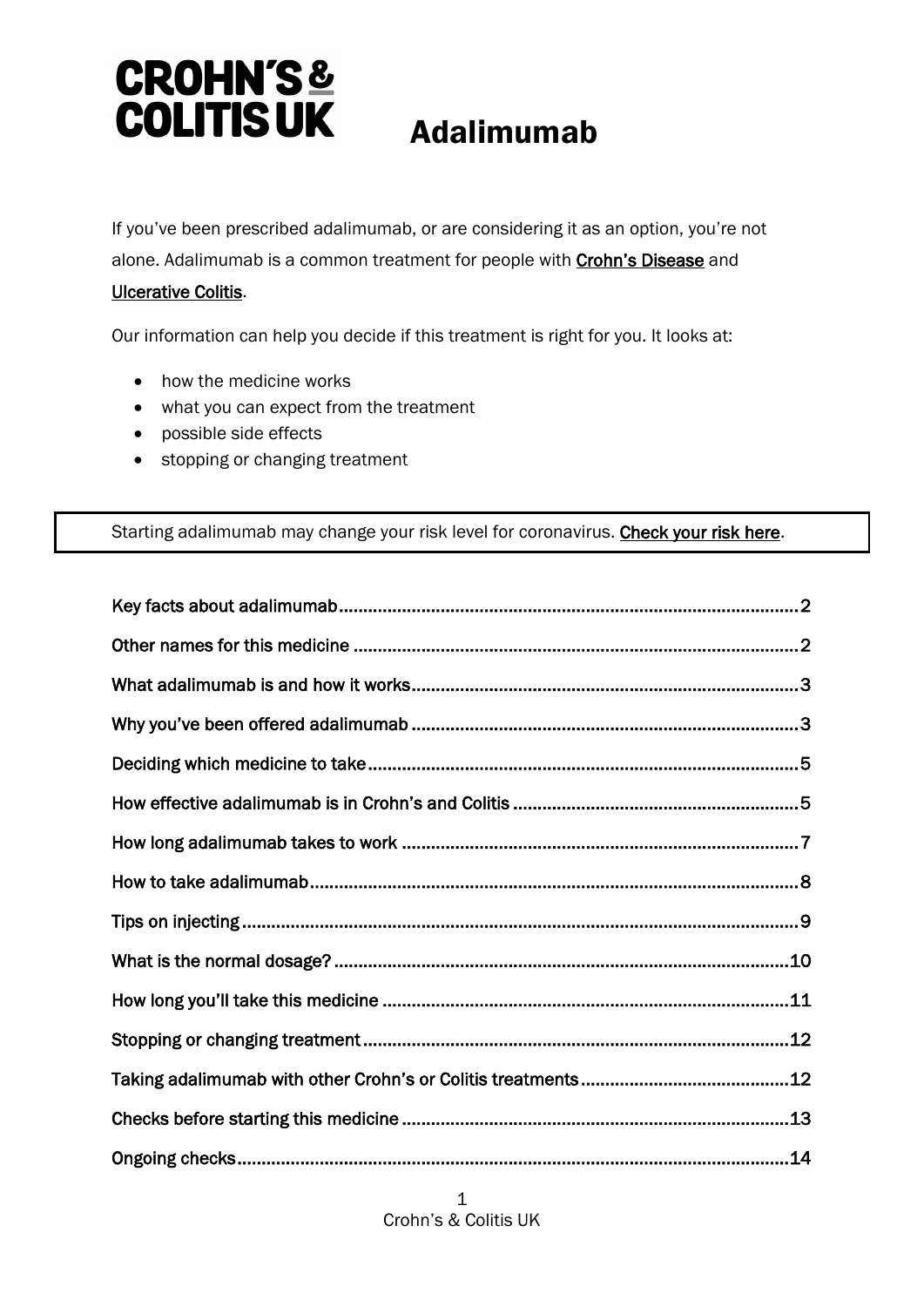# <span id="page-1-0"></span>Key facts about adalimumab

 $\overline{a}$ 

- 1. Adalimumab is used to treat Crohn's and Colitis, but it doesn't work for everyone.
- 2. You take adalimumab by injection under your skin (subcutaneous injection).
- 3. Adalimumab affects the way your immune system works. This means you may be more at risk of infections. You may be advised to take extra precautions.
- 4. Tell your IBD team if you notice any side effects, or if you have signs of an infection.
- 5. You should not have live vaccines while taking adalimumab. You can have the yearly flu jab, as this is not live.

# <span id="page-1-1"></span>Other names for this medicine

Adalimumab is also known by the brand names Amgevita, Hulio, Humira, Hyrimoz, Idacio and Imraldi. It will be prescribed by brand name.

Humira was the first brand of adalimumab. Amgevita, Hulio, Hyrimoz, Idacio, and Imraldi are 'biosimilars' of Humira but work in the same way. They are very similar to Humira with the same treatment effects. But there are some slight differences, such as how the injection device works. They also may contain different ingredients to prolong shelf-life.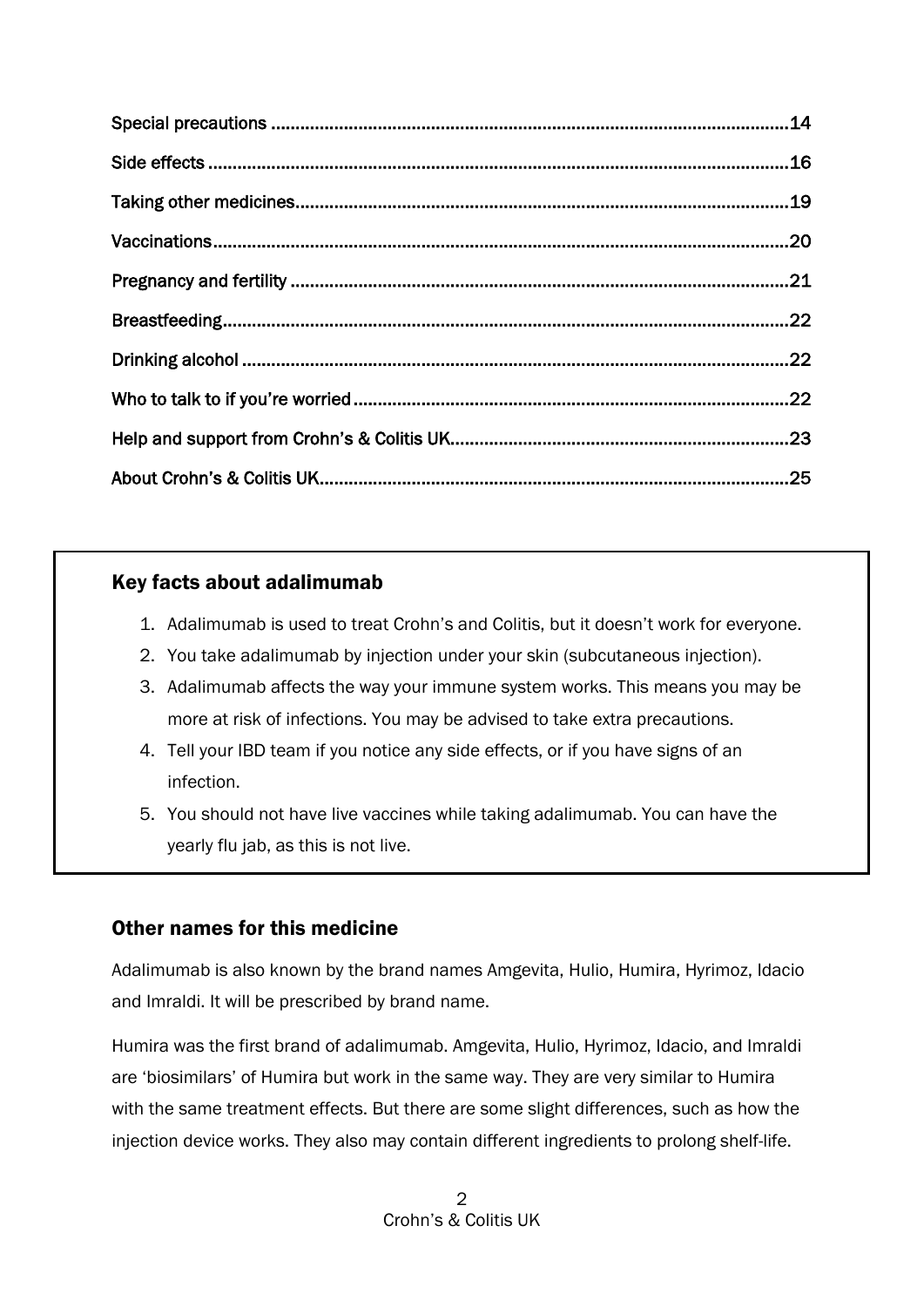For more about biosimilars see our information on [biologic medicines.](https://www.crohnsandcolitis.org.uk/about-crohns-and-colitis/publications/biologic-medicines)

"Adalimumab is my little bit of magic in a pen: I have been on this treatment over 3 years."

Thea, age 47 Living with Crohn's Disease

# <span id="page-2-0"></span>What adalimumab is and how it works

Adalimumab is a man-made antibody. The antibody is made from living cells, so it's known as a biological medicine.

Adalimumab targets a protein in the body called tumour necrosis factor-alpha (TNFalpha). TNF-alpha is naturally produced by your body. It plays an important role in helping your immune system fight infections. But too much TNF-alpha can damage the cells lining the gut. This is thought to partly cause the gut inflammation of people with Crohn's or Colitis. Adalimumab binds to TNF-alpha, blocking its harmful effects and reducing inflammation. This helps to relieve symptoms.

You may also hear adalimumab called an 'anti-TNF' medicine. Other anti-TNF medicines are:

- golimumab (used to treat Colitis)
- infliximab (used to treat Crohn's and Colitis)

You can find out more about anti-TNF medicines by watching a video online: [crohnsandcolitis.org.uk/adalimumab.](https://www.crohnsandcolitis.org.uk/about-crohns-and-colitis/publications/adalimumab)

# <span id="page-2-1"></span>Why you've been offered adalimumab

Adalimumab is used to treat:

• moderate to severely active Crohn's Disease (including Crohn's Colitis) in adults and children from 6 years of age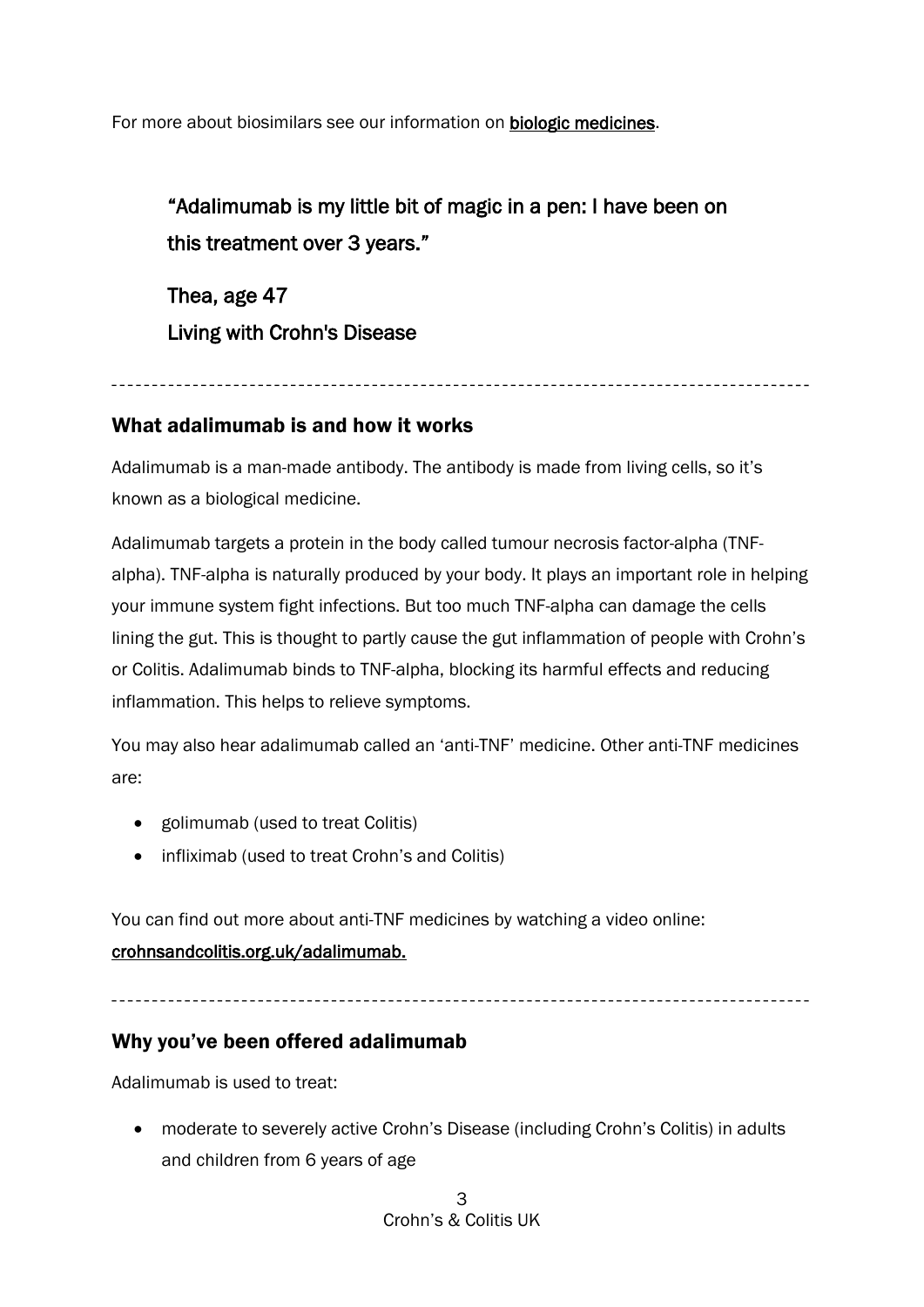• moderate to severely active Ulcerative Colitis in adults

It may be given to you if other treatments (such as **steroids** or immunosuppressants, like **azathioprine**, mercaptopurine or [methotrexate\)](https://www.crohnsandcolitis.org.uk/about-crohns-and-colitis/publications/methotrexate):

- have not worked or have stopped working.
- have caused significant side effects,
- are not suitable for you.

You are being offered adalimumab to try to get your Crohn's or Colitis into remission. Keeping your Crohn's or Colitis under control is good for your long-term health. It reduces your risk of complications and of needing surgery.

Remission is when you feel better because your Crohn's or Colitis is being controlled well. Medical tests (like blood tests and endoscopy) show your gut is less affected by your condition. Your symptoms, such as diarrhoea, abdominal pain, fatigue (extreme tiredness) or weight loss will improve. However, some symptoms, like fatigue, may not go away completely.

Adalimumab may also:

- be effective when infliximab (another anti-TNF) has not worked
- reduce the risk of Crohn's coming back after surgery
- treat fistulas in people with Crohn's. Find out more in our information on Living [with a Fistula.](https://crohnsandcolitisuk.sharepoint.com/sites/SupportandInformation/Shared%20Documents/Publications/1.%20Approved%20Publications/Drug%20Treatment%20Info/Anti-TNFS%20-%20Nov%202020/Drafts/fsd)

#### Other health conditions

Adalimumab is also to treat rheumatoid arthritis, ankylosing spondylitis, psoriasis, hidradenitis suppurativa and uveitis.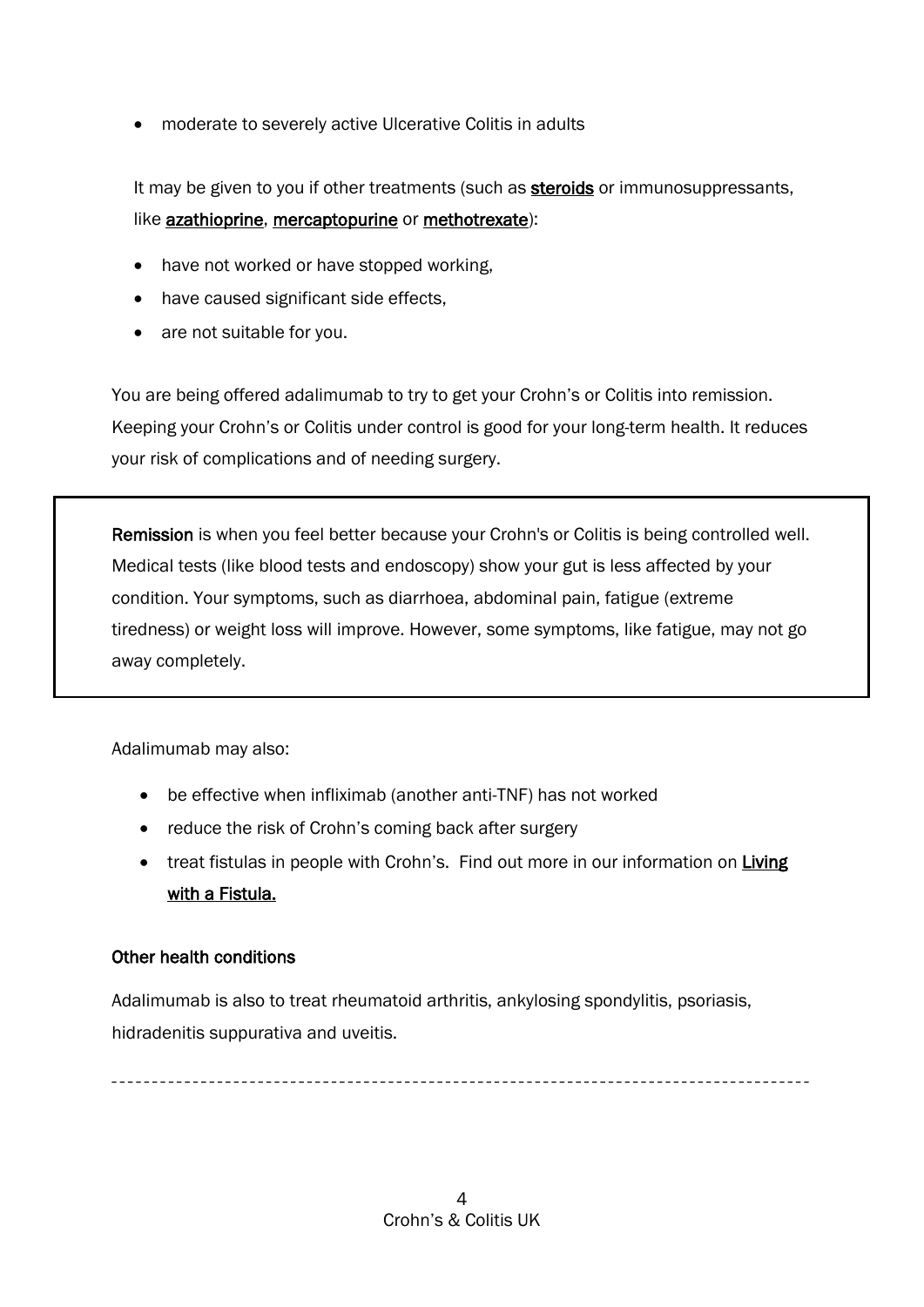# <span id="page-4-0"></span>Deciding which medicine to take

You may have been given a choice of biologic medicine. Our information on medicines for [Crohn's and Colitis](https://www.crohnsandcolitis.org.uk/about-crohns-and-colitis/treatments) can help you decide.

There are many things to consider when choosing a treatment. As well as overall effectiveness, you may want to ask your IBD team which medicine is likely to start working fastest. You may also want to think about whether injections or infusions fit better with your lifestyle. Our **Guide to Appointments** has some questions to get you started. It can help you focus on what matters most to you.

# <span id="page-4-1"></span>How effective adalimumab is in Crohn's and Colitis

Adalimumab can be effective at getting and keeping your Crohn's or Colitis under control (in remission).

#### Talking about the effectiveness of medicines

To see how effective a medicine is, we can look at data from clinical trials. Clinical trials are used to test a medicine. However, this data may not completely represent what happens when medicines are given to you by your IBD team. In clinical trials, people are often removed from the trial if they do not respond quickly to a medicine. This won't happen when you start taking adalimumab. Your IBD team may advise you take it for a longer time to see if you respond. They'll also make sure the dose is right for you before suggesting you stop taking it. This means adalimumab may be more effective than the data from clinical trials shows.

The best clinical trials include people who were not taking the medicine. This is known as a placebo or control group. This is important. It allows us to see how many people have got better because of the medicine, as well as people who may have got better anyway (without the medicine).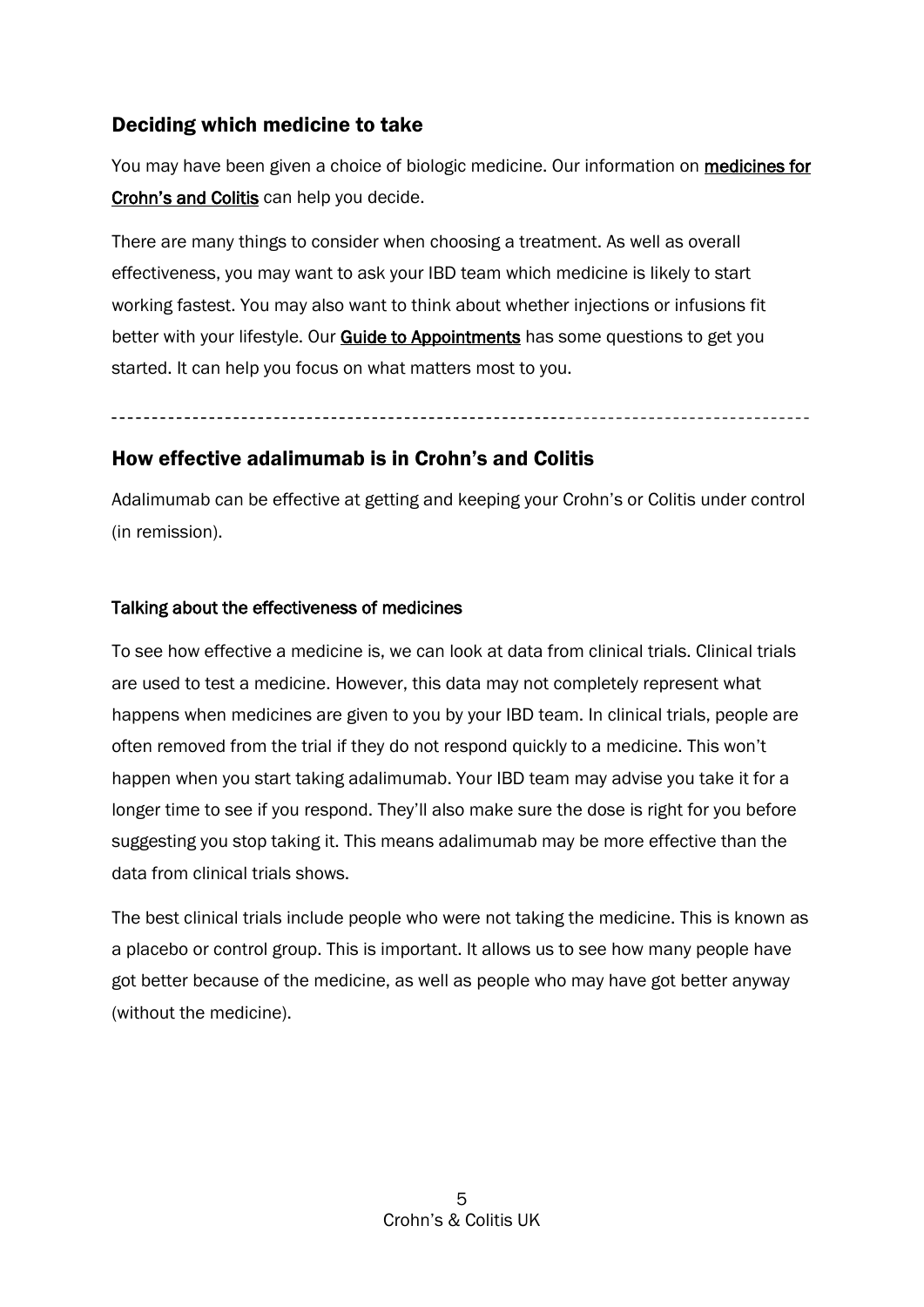# If you have Crohn's Disease

The table below shows data from clinical trials of adalimumab in adults with moderate to severely active Crohn's Disease.

More than twice as many people had their Crohn's under control (in remission) after taking adalimumab for one year compared with people who had not been taking adalimumab (placebo). But, not everyone responds to adalimumab.

|                                                                                     | People not taking adalimumab (placebo) | People taking adalimumab |
|-------------------------------------------------------------------------------------|----------------------------------------|--------------------------|
| People with<br>their Crohn's<br>under control<br>(in remission)                     | 14%                                    | 40%                      |
| People with<br>some<br>improvement in<br>their Crohn's<br>(but not in<br>remission) | 5%                                     | 5%                       |
| People who did<br>not improve                                                       | 81%                                    | 55%                      |

After one year of treatment...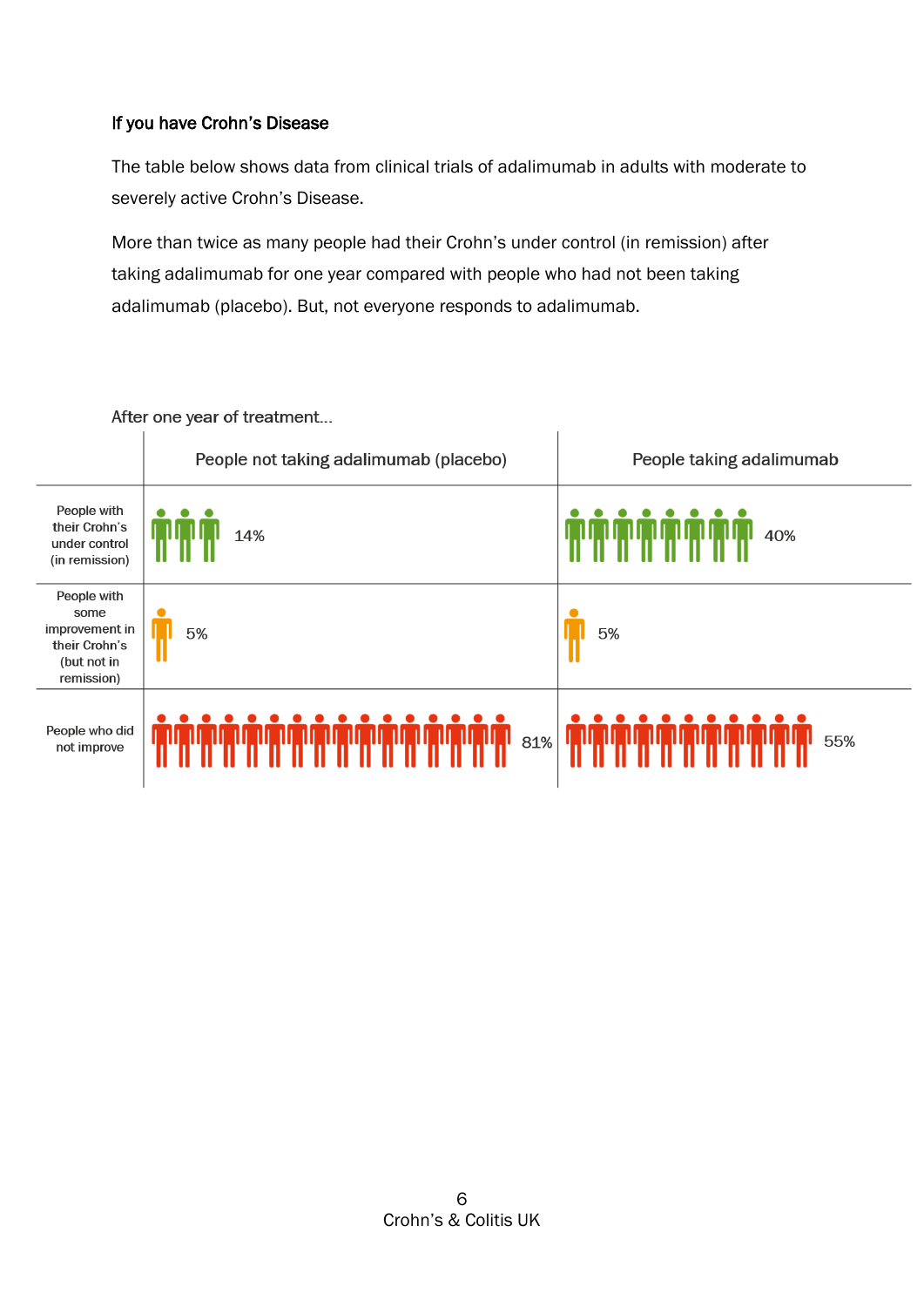# If you have Ulcerative Colitis

The table below shows data from clinical trials of adalimumab in adults with moderate to severely active Ulcerative Colitis.

Twice as many people had their Colitis under control (in remission) after taking adalimumab for one year compared with people who had not been taking adalimumab (placebo). But, not everyone responds to adalimumab.



After one year of treatment...

# <span id="page-6-0"></span>How long adalimumab takes to work

Everyone responds differently when taking a new medicine. You may feel better soon after starting treatment – but it may take up to 12 weeks if you have Crohn's, or up to eight weeks if you have Colitis.

However, adalimumab doesn't work for everyone. It's important that you are checked by your IBD team to see how well it is working for you.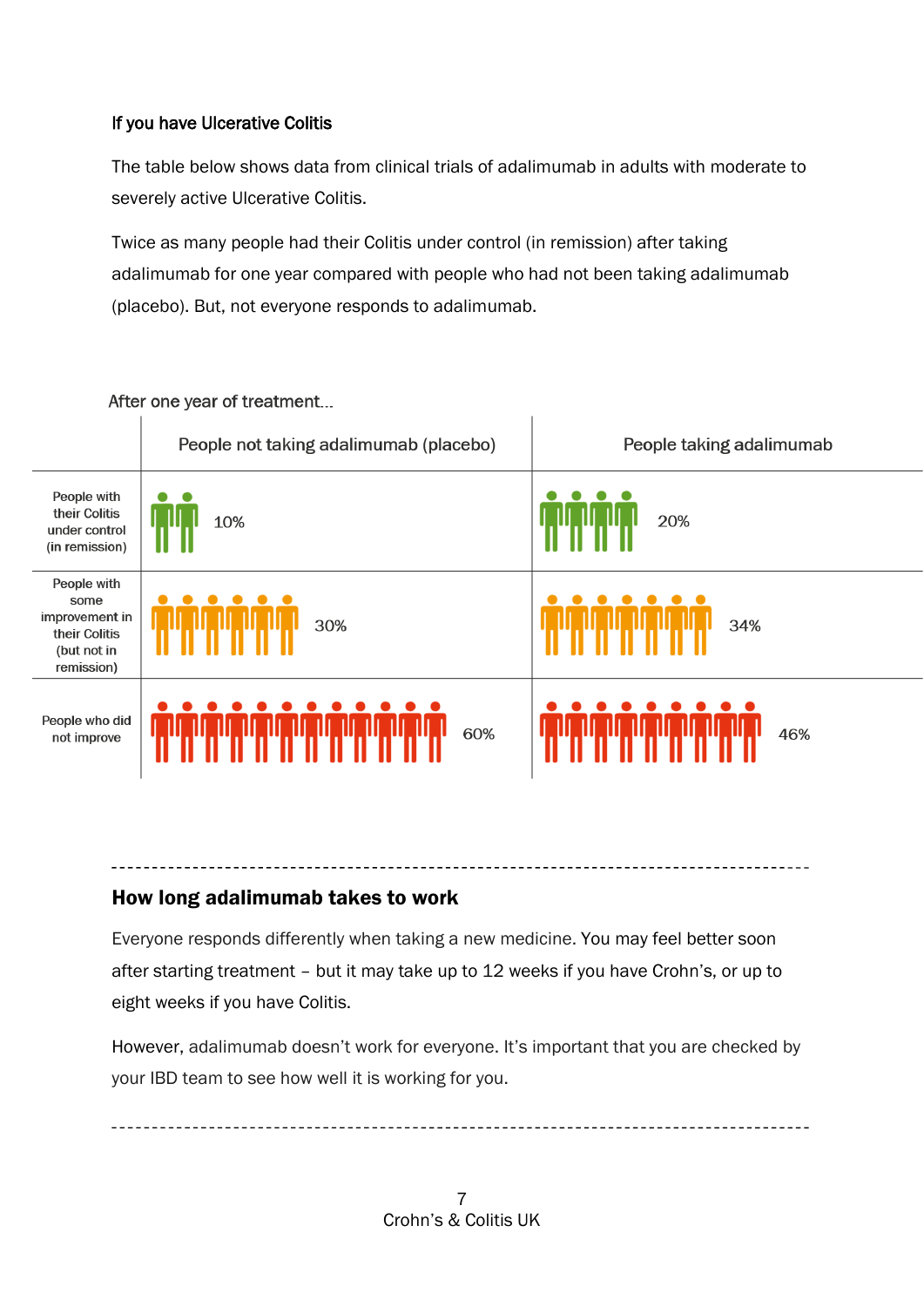# <span id="page-7-0"></span>How to take adalimumab

Adalimumab is given as an injection under the skin. Adalimumab cannot be taken by mouth as a tablet because it would be destroyed by your digestive system.

Your treatment will be supervised by your IBD team. The first dose is usually given in hospital, or by a trained nurse at home. You will then be trained to inject it yourself. If you prefer, it may be possible for someone else, such as a family member, to be trained to give you the injections.

# Adults

Adalimumab for adults comes ready to use in either a pre-filled syringe or a pre-filled injection pen. You may not see the needle in the injection pen, as it's inside. The syringes or pens come in a pack. The pack contains an alcohol pad to clean your skin before injecting.

### Children

Adalimumab for children may either come as a pre-filled syringe or pre-filled pen, or in a vial (small bottle). The vial is designed to fit onto a syringe using an adapter. Only the brand Idacio comes in a vial.

# **Delivery**

Adalimumab will usually be sent to your home by a special delivery company. Adalimumab can only be prescribed by a specialist in the hospital. It is not a medicine that your GP can prescribe for you to pick up from your local pharmacy. You won't have to pay for your adalimumab prescription, as long as you're entitled to NHS care.

### Storage

Adalimumab should be kept in the fridge. But, if you are travelling, it can be stored at room temperature (25°C) out of sunlight for up to:

- 14 days (Amgevita, Hulio, Humira, Idacio)
- 21 days (Hyrimoz)
- 28 days (Imraldi).

Always check the leaflet that comes with your medicine. If it's not used within this time you will need to get rid of it. Do not put it back in the fridge. Unused medicines should be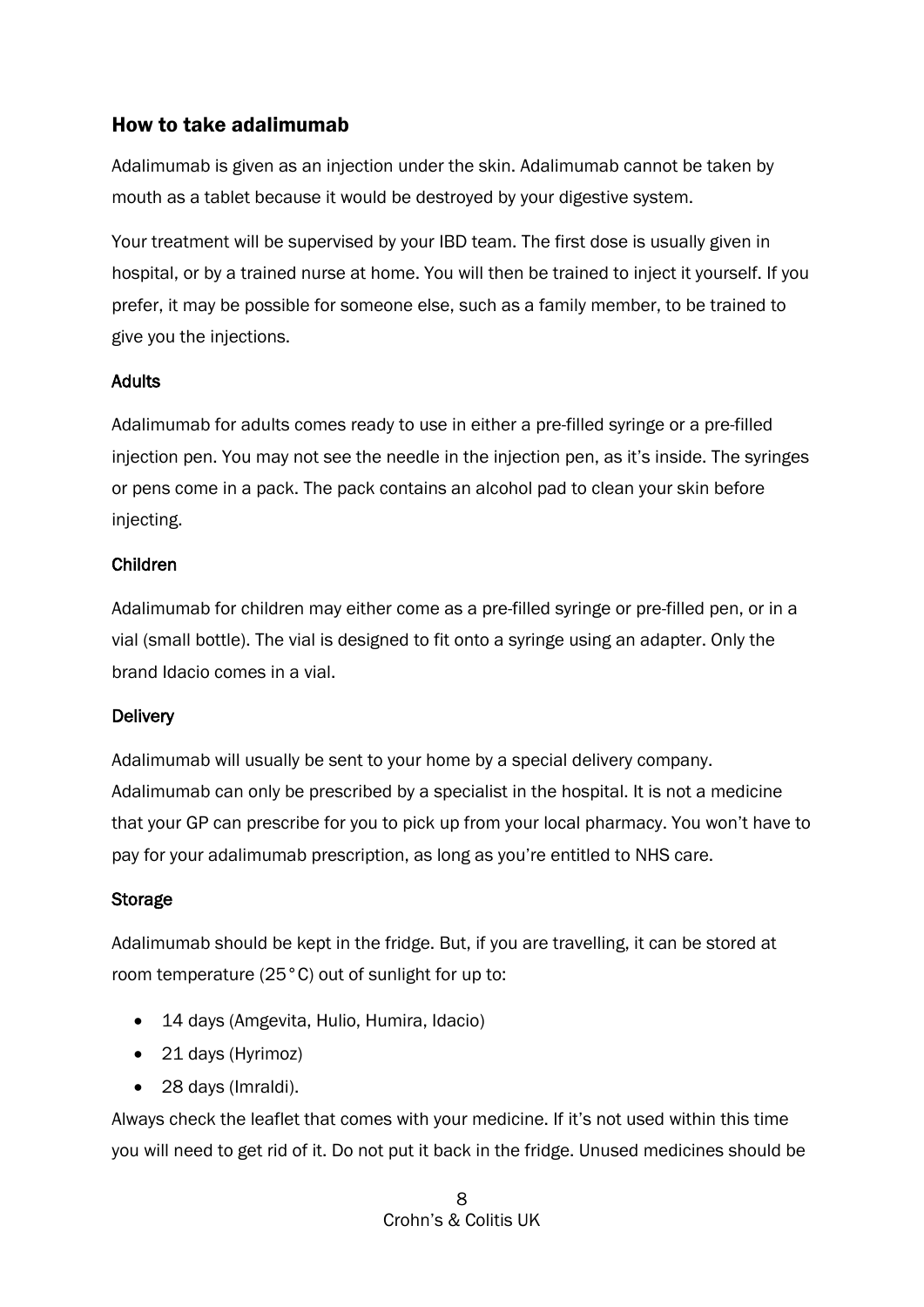disposed of safely by your pharmacist. Find out more about travelling with medicines in our information on [Travel.](https://www.crohnsandcolitis.org.uk/about-crohns-and-colitis/publications/travel-ibd)

# <span id="page-8-0"></span>Tips on injecting

Make sure that you know how your injection device works. Different brands of adalimumab use different methods. For some, you'll need to pinch your skin before you inject, or you may need to press a button to inject the medicine.

Pain at the injection site is a common side effect. You may also get redness, itching and swelling. You should expect to feel some pain, but these tips can help to make it easier to manage:

# Let your medicine warm to room temperature

Injecting yourself with cold medicine from the fridge may be uncomfortable. Take it out of the fridge 15-30 minutes before you inject, so it can warm to room temperature. Do not warm the injection in any other way, such as in hot water or a microwave.

# • Choose your injection site

The upper thigh or stomach (away from the belly button) are good places for the injection. Avoid any areas where the skin is red, scarred, bruised or hard. Use an area at least 3cm away from any previous sites so a hard lump doesn't form.

# • Use an ice pack before you inject

Apply an ice pack to the area for 2-3 minutes before you inject. Place a thin towel between the ice pack and your skin.

### • Wash your hands and clean the skin at the injection site

Wash your hands with soap and water. Clean your skin with an alcohol wipe before you inject to reduce the risk of infection.

# • Use a good injection technique if you use a syringe

Use a quick, dart-like motion to insert the needle into your pinched skin. Push the plunger slowly and evenly to inject all the medicine. Keep pressure on the plunger head and keep your skin pinched. If you use a syringe the injection will take about 2-5 seconds. If you use a pen this will take about 10 seconds.

# • Use an ice pack after you inject

An ice pack or cold damp towel may help with pain at the injection site. Do this for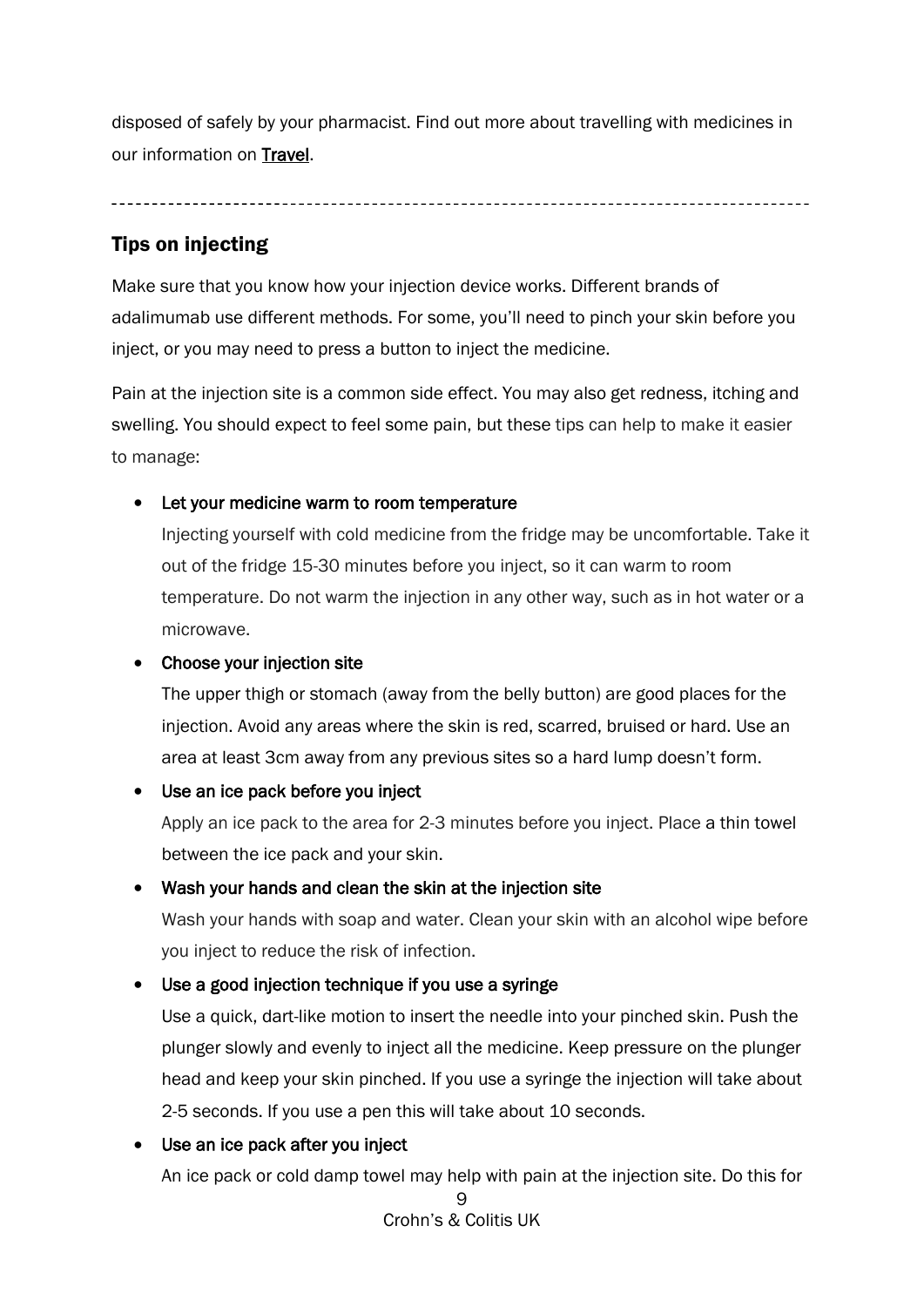about 10-15 minutes. Remember to place a thin towel between the ice pack and your skin.

# • Wear loose clothing

Wear loose clothing to avoid rubbing or pressure on the injection site.

If you still have problems with injecting, ask your IBD team for help.

"The thought of injecting myself filled me with dread, but it was so easy and is now just a part of my life that I don't even think about!" Karen, age 55 Living with Crohn's Disease

# <span id="page-9-0"></span>What is the normal dosage?

You'll have your first induction dose followed by another induction dose two weeks later. The induction doses are higher to give a fast response. In children this may be increased to give a quicker response. You'll then have maintenance dosing every two weeks if you respond well.

If adalimumab doesn't work for you, or it becomes less effective, your doctor may suggest that you try a higher dose or dosing every week. This will be based on your symptoms, blood test results and the levels of medicine in your blood. Speak to your IBD team if you think this treatment is not working as well as it should be. You must not make any dose changes unless your IBD team have told you to.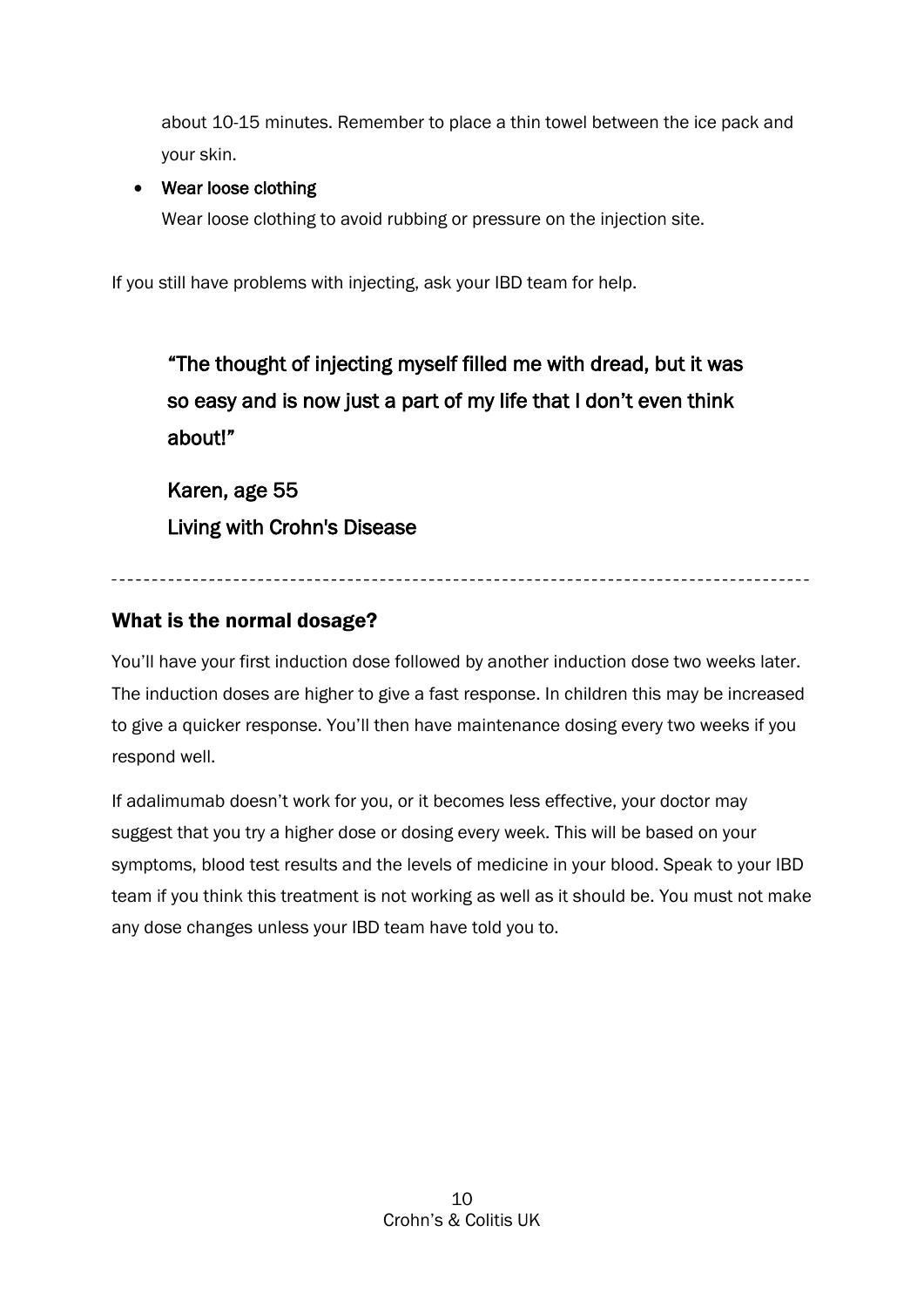Dosing schedule for adults and children | Week 0 | Week 1 | Week 2 | Week 3 | Week 4 | Week 5 | Week 6 Adults with Crohn's. 160mg or 80mg 80mg or 40mg 40mg 40mg Children with Crohn's weighing over 40kg. 80mg 40mg 40mg 40mg Children with Crohn's weighing under 40kg. 40mg 20mg 20mg 20mg Adults with **Ulcerative** Colitis. 160mg | | 80mg | | 40mg | | 40mg Injection in hospital or nurse at home. Injection in hospital or nurse at home or self-inject at home. Selfinject at home. Selfinject at home. Induction doses Maintenance doses Continue every 2 weeks

You may need more than one injection for your induction doses if your adalimumab contains 40mg of the medicine.

# <span id="page-10-0"></span>How long you'll take this medicine

You are likely to have a planned course of treatment for up to a year if adalimumab is working well for you. After that, your treatment plan may be extended. You will be checked at least every 12 months to make sure adalimumab is still right for you.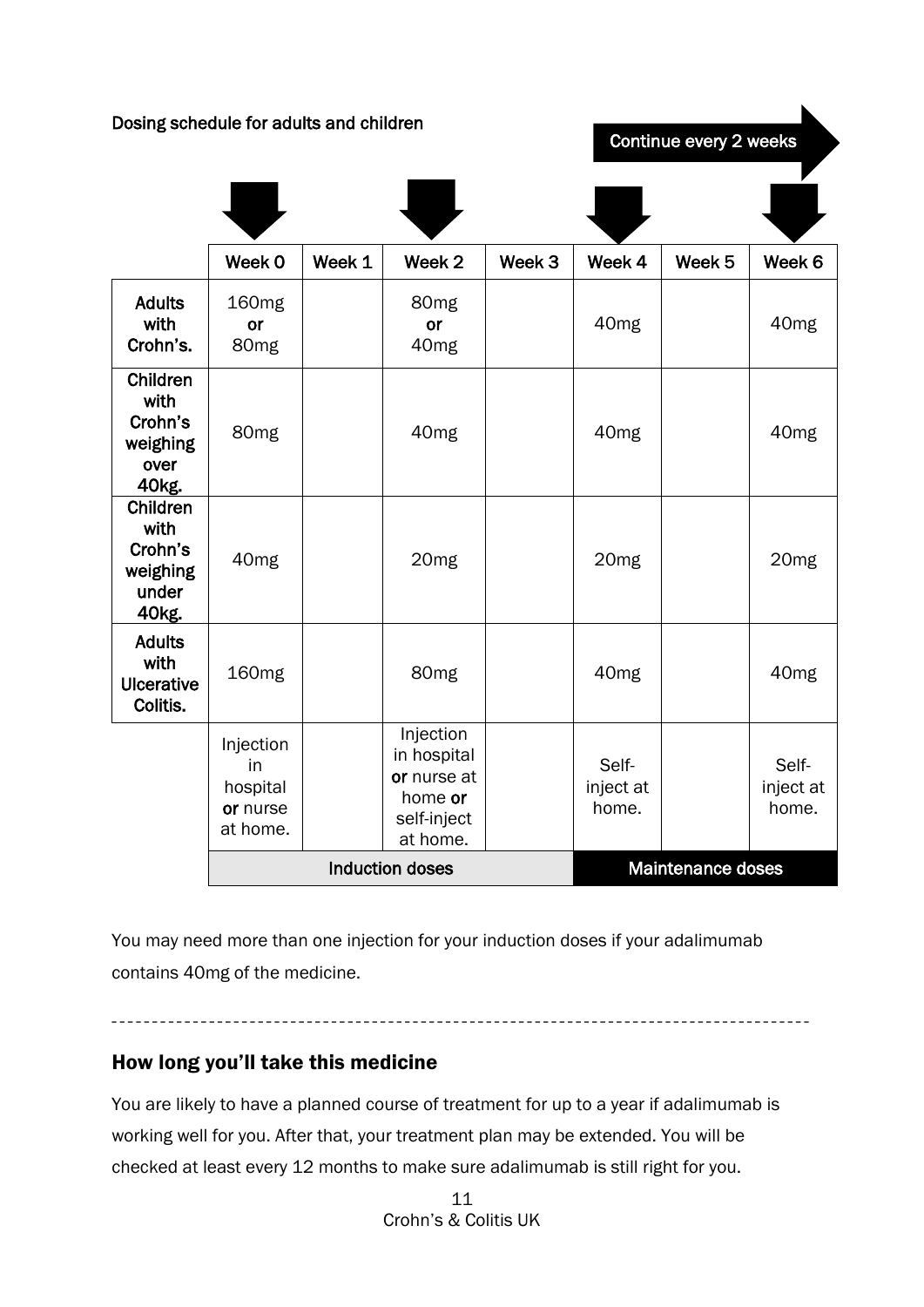# <span id="page-11-0"></span>Stopping or changing treatment

There are a few reasons why you and your IBD team may think it's right to stop or change your treatment:

- Adalimumab is not effective if this medicine hasn't worked for you within 2-3 months. This will depend on your condition and the practice at your hospital. Your IBD team may check the levels of the medicine in your blood and try changing your dose before suggesting you stop treatment.
- Stable remission if your condition is in stable remission after 12 months of treatment. If you relapse (have a flare-up) after treatment has stopped, you should be able to start adalimumab again. Re-starting anti-TNF treatment will be successful in nearly 9 in 10 people (88%) with Crohn's and 3 in 4 people (76%) with Colitis.
- Side effects if you have side effects that are serious or hard to manage.
- Adalimumab becomes less effective some people develop antibodies to adalimumab over time, which can stop it working. Your antibody levels will be checked using a blood test.
- **Issues with injecting yourself** you may prefer to try a treatment which you can have by an intravenous infusion in hospital.

You have a right to take part in decisions about your treatment. Tell your IBD team what matters most to you, so they can give you the information and support you need. Our [Guide to Appointments](https://www.crohnsandcolitis.org.uk/support/your-guide-to-appointments) can help you have these conversations. Do not stop taking your medicine unless your IBD team have said it's ok. If you have to stop taking this medicine but you're still unwell, you may be able to try a different biologic. See our information on [biologic medicines.](https://www.crohnsandcolitis.org.uk/about-crohns-and-colitis/publications/biologic-medicines)

# <span id="page-11-1"></span>Taking adalimumab with other Crohn's or Colitis treatments

You may take adalimumab with other medicines for your Crohn's or Colitis, such as [5-](https://www.crohnsandcolitis.org.uk/about-crohns-and-colitis/publications/aminosalicylates-5-asas) [ASAs](https://www.crohnsandcolitis.org.uk/about-crohns-and-colitis/publications/aminosalicylates-5-asas) (like mesalazine), thiopurines [\(azathioprine or mercaptopurine\)](https://www.crohnsandcolitis.org.uk/about-crohns-and-colitis/publications/azathioprine-mercaptopurine) or [methotrexate.](https://www.crohnsandcolitis.org.uk/about-crohns-and-colitis/publications/methotrexate)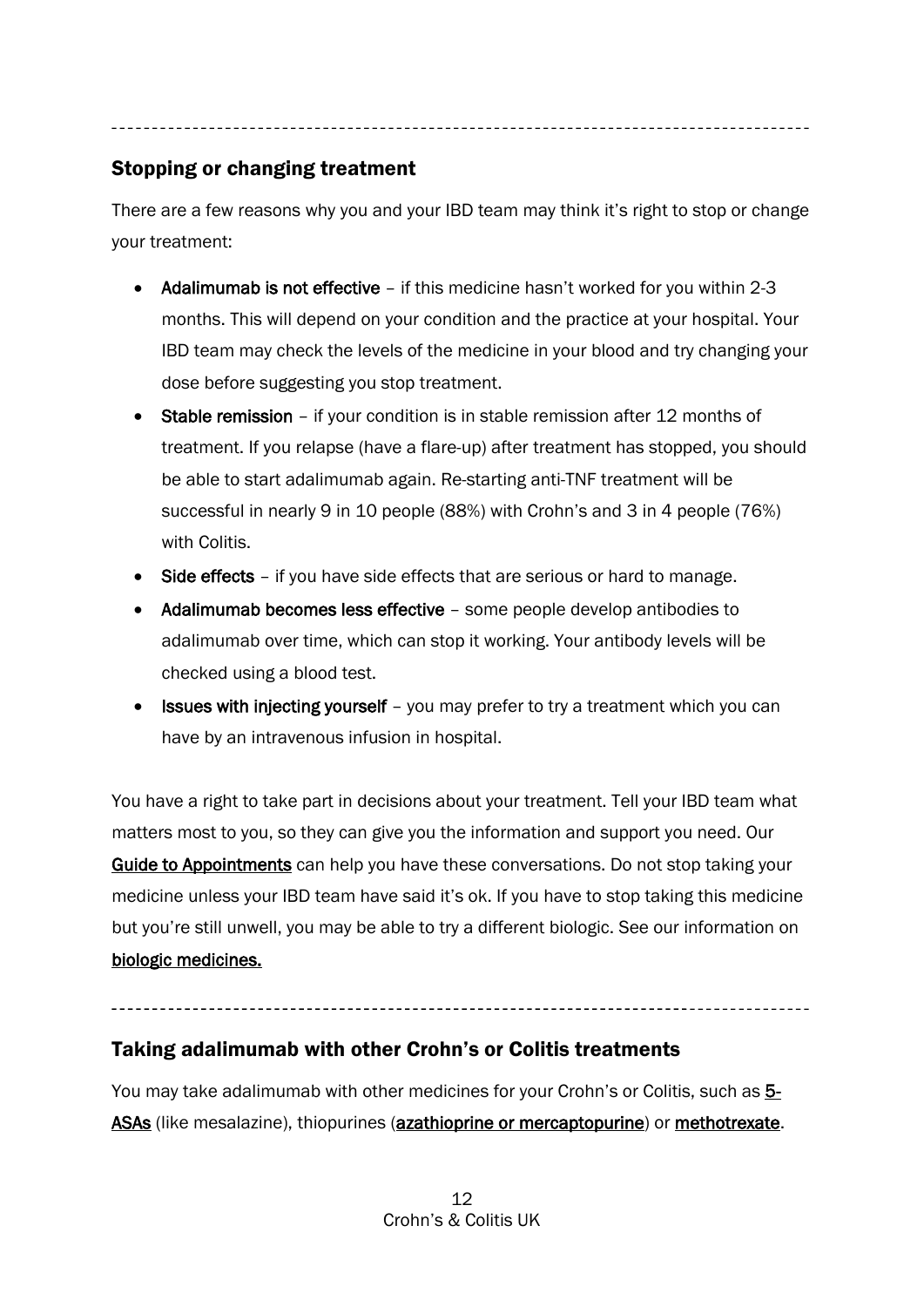Taking more than one medicine is known as combination therapy. For more on this, see our information on **taking medicines**.

Taking a combination of adalimumab with azathioprine or methotrexate may be more effective. This can reduce the risk of adalimumab becoming less effective over time. Speak to your IBD team about the risk of extra side effects with combination therapy. You should decide together what the best treatment option is for you.

# <span id="page-12-0"></span>Checks before starting this medicine

Checks before treatment – such as blood tests and imaging – are important to make sure that adalimumab is right for you.

To help your IBD team, tell them if you have a history of:

- Tuberculosis (TB). If you've had TB or you've recently been with someone who has TB. You should not be given this medicine if you have active TB. If you have underlying, inactive TB, this will need to be treated first. You'll usually have a chest X-ray to check for TB.
- Infections. This includes any past or current infections, or if you are generally feeling unwell or feverish. You may need to delay your treatment if you have an infection.
- HIV, hepatitis B or C. This includes any past or current infections, if you are a carrier of hepatitis B or C (a liver infection caused by a virus), or have been in close contact with someone who has hepatitis B or C. You will have a blood test to check for these diseases.
- Heart problems. Your heart will need to be monitored closely before, during, and after treatment as it could make your heart problems worse.
- Cancer. Adalimumab affects how your immune system works and may increase the risk of some types of cancer. You may also be at risk even if you do not have a history of cancer.
- Pre-existing conditions, including allergies, COPD (Chronic Obstructive Pulmonary Disease), asthma, kidney disease, liver disease, multiple sclerosis or any other disease or symptoms affecting the nervous system.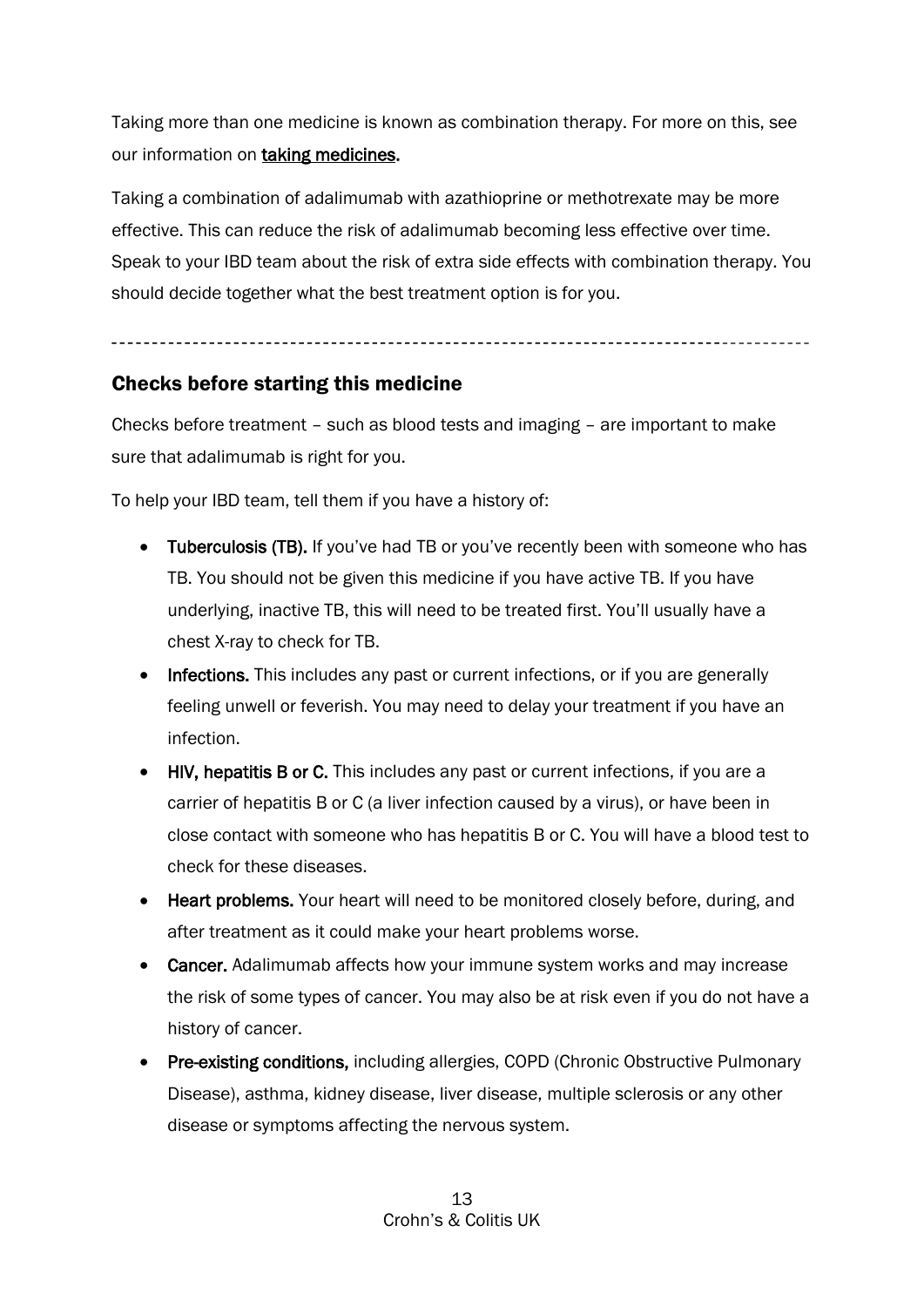• Latex allergy. The needle cover of the Amgevita pre-filled pen is made from dry natural rubber (latex) and may cause an allergic reaction.

And tell your IBD team if:

- you smoke
- you are pregnant, planning to get pregnant or are breastfeeding
- you are taking any other medicines
- you have had any vaccinations recently or plan to have any
- you have had surgery, or plan to have surgery or dental treatments
- you travel to regions of the world where TB or fungal infections (such as histoplasmosis, coccidioidomycosis or blastomycosis) are common
- you have ever had chicken pox, shingles or measles. You may be able to be vaccinated against these before you start treatment.

# <span id="page-13-0"></span>Ongoing checks

You'll need regular checks while taking adalimumab, including blood tests. This helps your IBD team fit your treatment to your needs. It can help make sure that any problems with treatment are avoided or caught at an early stage. Tell your IBD team if you notice any new symptoms or side effects.

Blood tests may be used to check the levels of adalimumab in your blood and to see if you've developed antibodies. This helps your IBD team to see if the treatment is working or if your dose needs changing.

It's important that you attend your appointments and have blood checks to make sure this medicine is prescribed safely.

#### 

# <span id="page-13-1"></span>Special precautions

If you feel dizzy or tired after taking this medicine do not drive or use any tools or machines.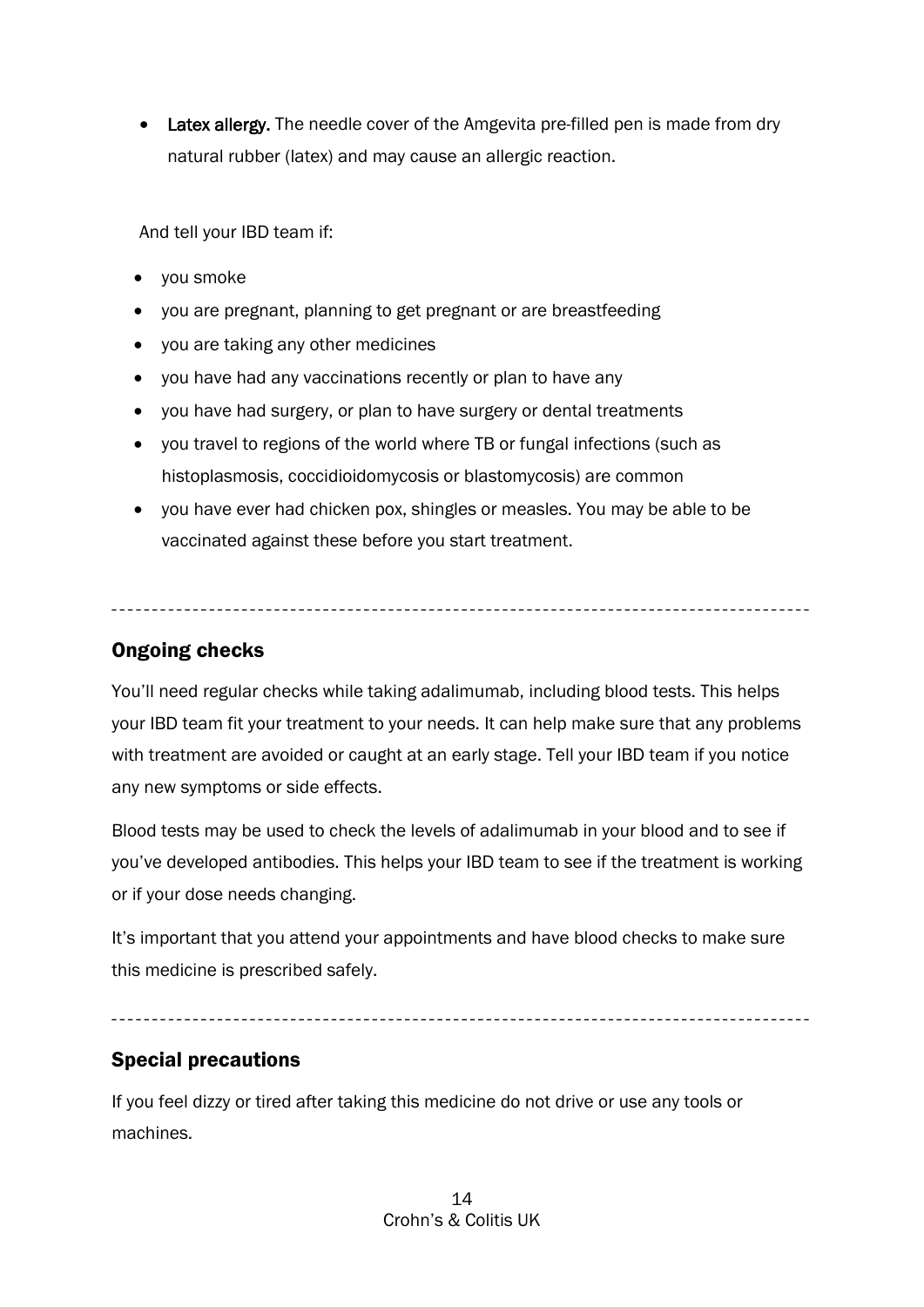This medicine affects the way your immune system works. Your immune system is still able to fight off infections, just not quite as well as other people. You may find that infections affect you more than they used to, or it takes you longer to recover. Tell your IBD team if you develop signs of an infection, such as a sore throat, fever or any new symptoms that concern you. They may advise you to wait until you feel better before injecting. Less often, more serious infections can be a side effect of adalimumab. See the section below on Side effects.

Even though your risk of complications may be higher when taking adalimumab, it shouldn't stop you from living life as before. There are a few extra precautions your IBD team may advise you to take to keep safe and reduce your risk:

- Have the yearly flu jab. You may also be advised to have a pneumococcal vaccine. Ask your IBD team if you'll need to have this just once, or every 5 years.
- Avoid close contact with people who have serious infections. This includes chickenpox and shingles, measles, TB and pneumococcal disease. Tell your IBD team if you come into contact with anyone with these conditions, even if you don't feel unwell.
- Practice good hand washing hygiene. You're still able to go out and socialise as before, but it's sensible to be more careful. Wash your hands regularly with soap and water (or use an alcohol-based hand gel) – especially before eating and after using public transport. Try to avoid touching your face when your hands are not clean.
- **Practice good food hygiene.** You may be at risk of more severe infections caused by bacteria found in food, such as Listeria or Salmonella. Avoid eating raw eggs or undercooked pate, meat and poultry, as well as unpasteurised milk or cheeses. Nearly all dairy sold in UK supermarkets is pasteurised and safe to eat. This includes soft and 'blue' cheeses – just check the label if you're unsure. Ask whether unpasteurised milk was used when buying soft cheese from farmers' markets or abroad.
- Take care in the sun. You may be more at risk of skin reactions, and in rare cases skin cancer. Taking azathioprine and mercaptopurine in combination with adalimumab can increase this risk. Practice good sun safety, such as wearing a hat and high factor sunscreen, staying in the shade and avoiding sunbeds. The [NHS website](https://www.nhs.uk/live-well/healthy-body/sunscreen-and-sun-safety/) has more tips for staying safe in the sun.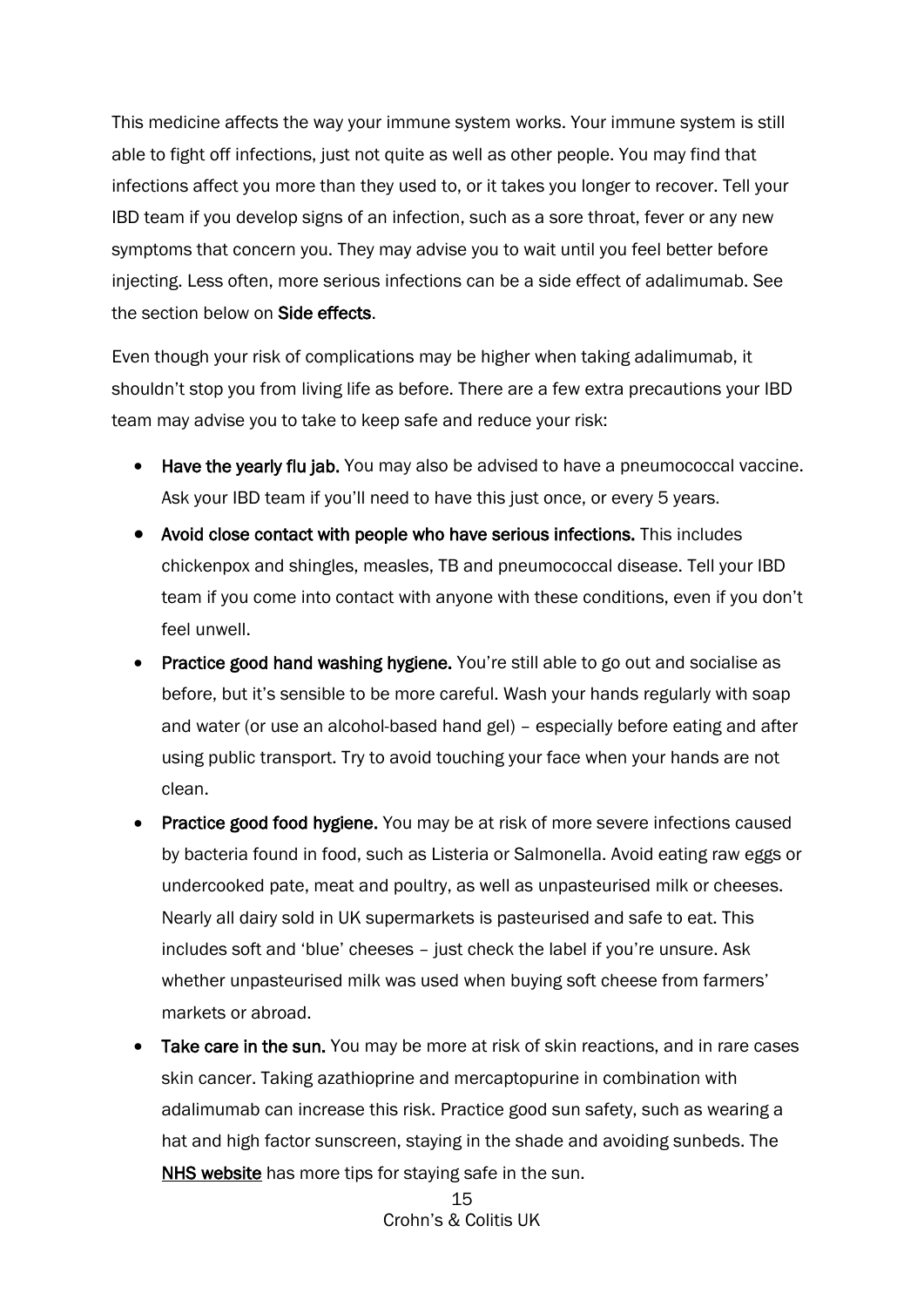• Women and people with a cervix should attend routine screening for cervical cancer (previously known as the smear test). Abnormal cell changes in the cervix are caused by the human papilloma virus (HPV). Immunosuppressed women are more likely to have these abnormal cell changes. However, there is no evidence linking cervical cancer to the use of adalimumab or other biologics. There's no need to be tested more often than other women. You'll be invited to routine screening by your GP.

# <span id="page-15-0"></span>Side effects

All medicines can have unwanted effects, although not everyone will get them. Some side effects can happen right away, others may happen later. Some can even last for a short time after you stop treatment.

Some side effects may be mild and go away on their own or when the medicine is stopped. Others may be more serious and will need managing, or may mean that the treatment is not right for you. Try to consider how unwell any side effects are making you feel, as well as the benefits of taking this medicine to keep your Crohn's or Colitis under control.

Speak to your IBD team if you experience any side effects.

### Tell your doctor or IBD team immediately if you develop:

- Symptoms that may mean you are having a reaction to the injection or an allergic reaction:
	- o Hives (red, raised, itchy patches of skin) or other skin rashes
	- o Trouble breathing or swallowing, or shortness of breath
	- o Pains in your chest or muscles or joints
	- o Fever or chills
	- o Swelling of your face, hands or feet
	- o Headaches or a sore throat
- **Symptoms of an infection** or if you come into contact with someone with a serious infection. Look out for:
	- o Feeling feverish, generally unwell or flu-like symptoms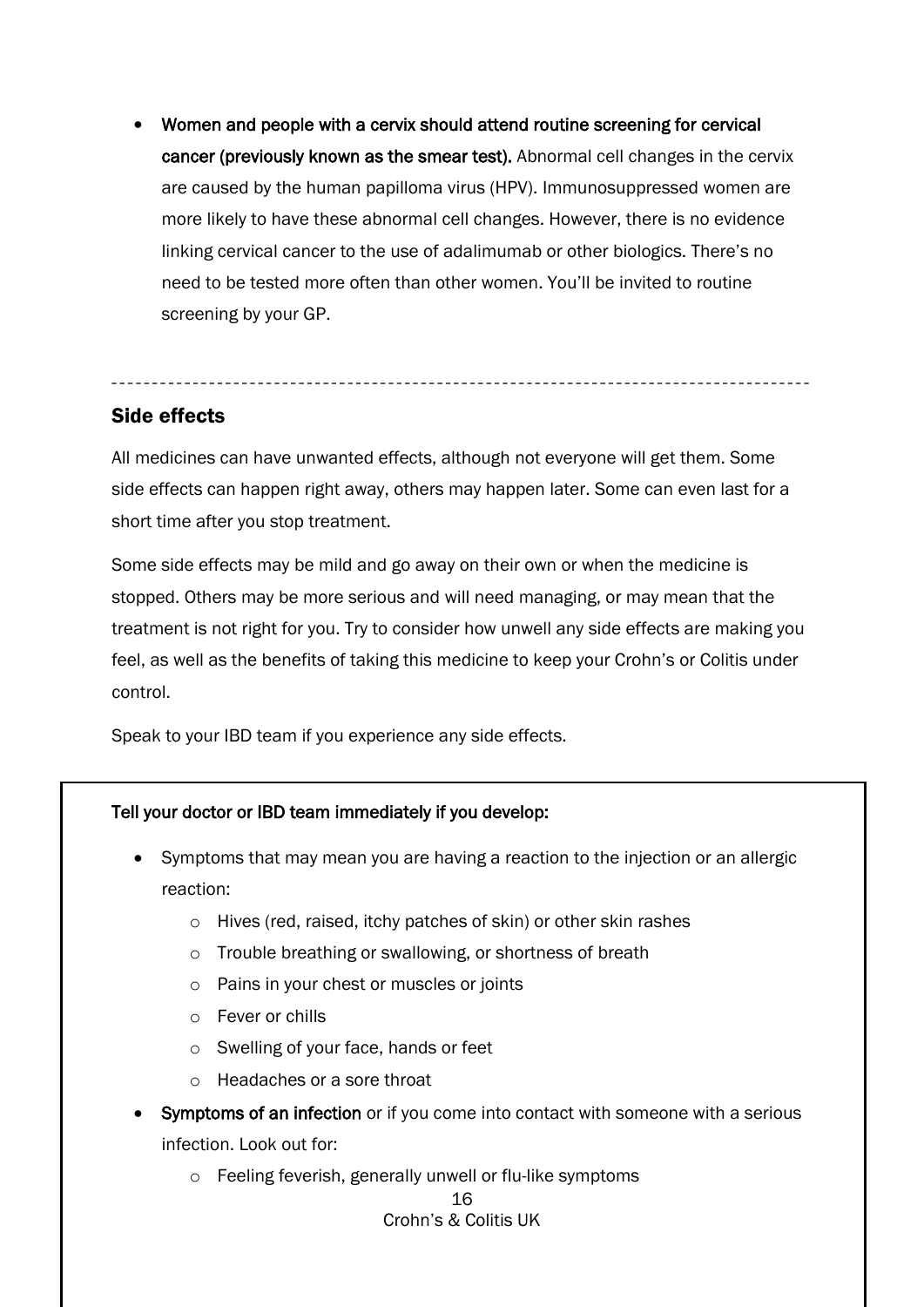- o Feeling overly tired
- o A cough with mucus/sputum
- o Warm painful skin
- o Stinging when passing urine
- o An open cut or wound
- o Tooth or gum pain or swelling
- Other symptoms:
	- o Bruising, bleeding or paleness
	- o Changes in your vision
	- o Numbness or tingling
	- o Joint swelling

#### Most common side effects

Around 1 in every 10 people taking adalimumab may have:

- Injection-site reactions (redness, swelling or pain where you've injected)
- Upper respiratory tract infections (like colds, tonsilitis and sinus infections)
- Tummy pain or being or feeling sick (nausea)
- Low white blood cell count or anaemia (low iron)
- Headaches
- Skin rashes
- Muscle pain

### Other side effects

- Infections. You may need to delay taking adalimumab if you have an infection. Ask your IBD team for advice.
	- o Common: Flu, gastroenteritis, urinary tract infections, conjunctivitis. More serious infections include cellulitis (a bacterial skin infection) or sepsis (when your immune system overreacts to an infection, damaging your body).
	- o Uncommon: You may be at greater risk of developing TB, or reactivating underlying TB.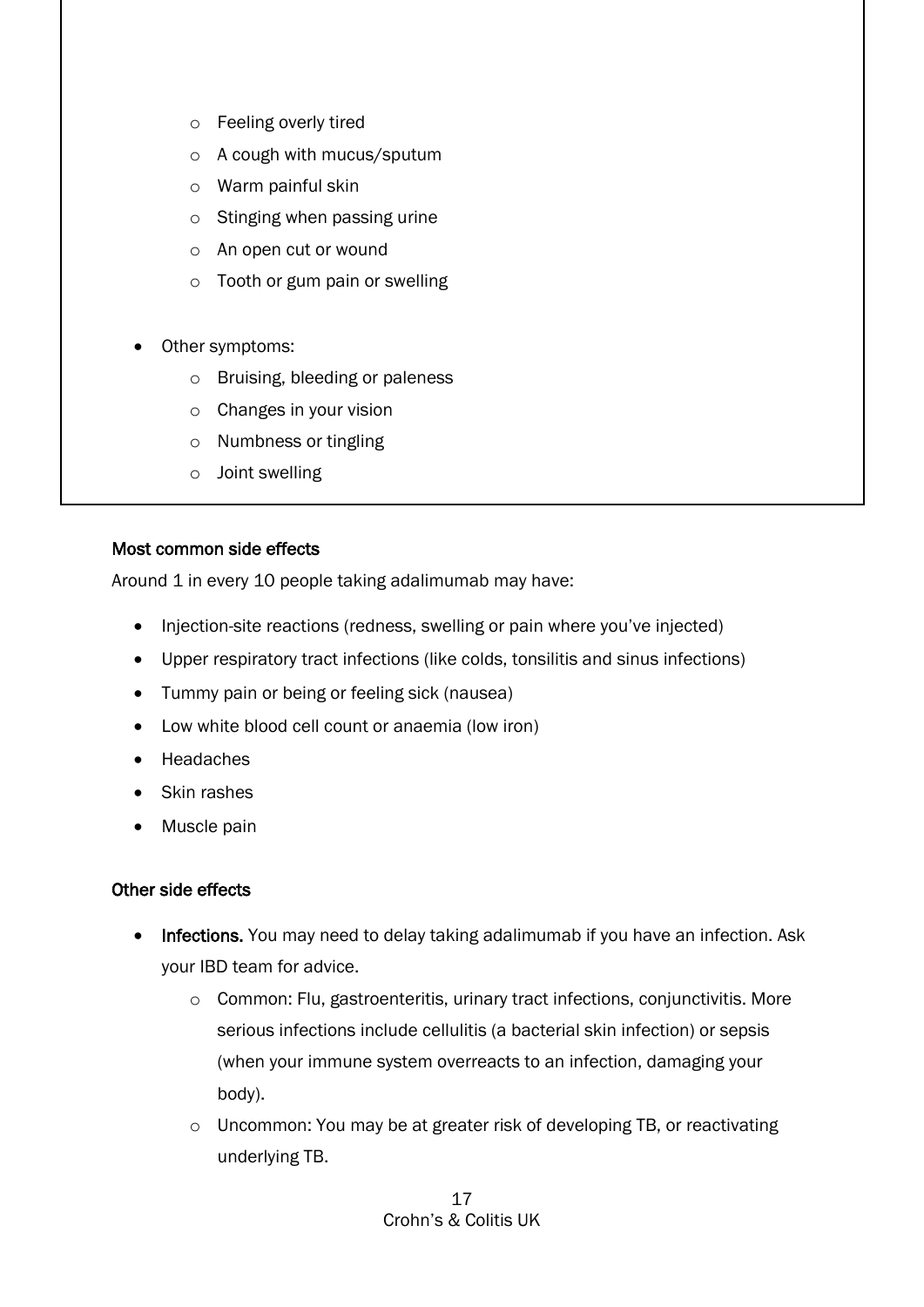### • Nervous system problems.

- o Common: Migraine or pins and needles.
- o Rare: Demyelination disorders (damage to nerves).
- Blood problems. Symptoms include a fever that does not go away, bruising or bleeding very easily, sore throat, or looking pale.
	- $\circ$  Common: Your body may not make enough of the blood cells that help to stop bleeding.
- Heart problems. Tell your doctor straight away if you have new or worsening shortness of breath, swelling of your ankles or feet, or sudden weight gain.
	- o Common: Tachycardia (increased heart rate).
	- o Uncommon: Heart failure or heart attack.
- Changes in your mental health.
	- o Common: Changes in mood, depression, anxiety or trouble sleeping.
- Liver and gall bladder problems. Tell your doctor if your skin or eyes look yellow, you feel very tired with a lack of appetite, or you have ongoing pain on the right side of your tummy (abdomen).
	- o Common: Gall bladder inflammation or gall stones.
	- $\circ$  Uncommon: Adalimumab can activate viral hepatitis if you carry it in your blood. Your doctor will check if you are a carrier before you start treatment.
- **Skin reactions.** Some of these can be treated without stopping adalimumab.
	- o Common: Psoriasis (scaly patches), eczema, bruising, alopecia.
	- o Rare: Other skin conditions which can cause ulcers or blisters.
- **Some types of skin cancer.** You must tell your doctor if you have a bump or open sore which is not healing.
	- o Uncommon: Melanoma.
- **Other types of cancer.** This medicine may not be right for you if you've previously had cancer.
	- o Uncommon: Lymphoma (blood cancer).
	- o Rare: Leukaemia (blood cancer).
	- o Not known: A rare and serious cancer called hepatosplenic T-cell lymphoma (HSTCL). HSTCL has been found in some people taking anti-TNF medicines in combination with azathioprine or 6-mercaptopurine. Most cases have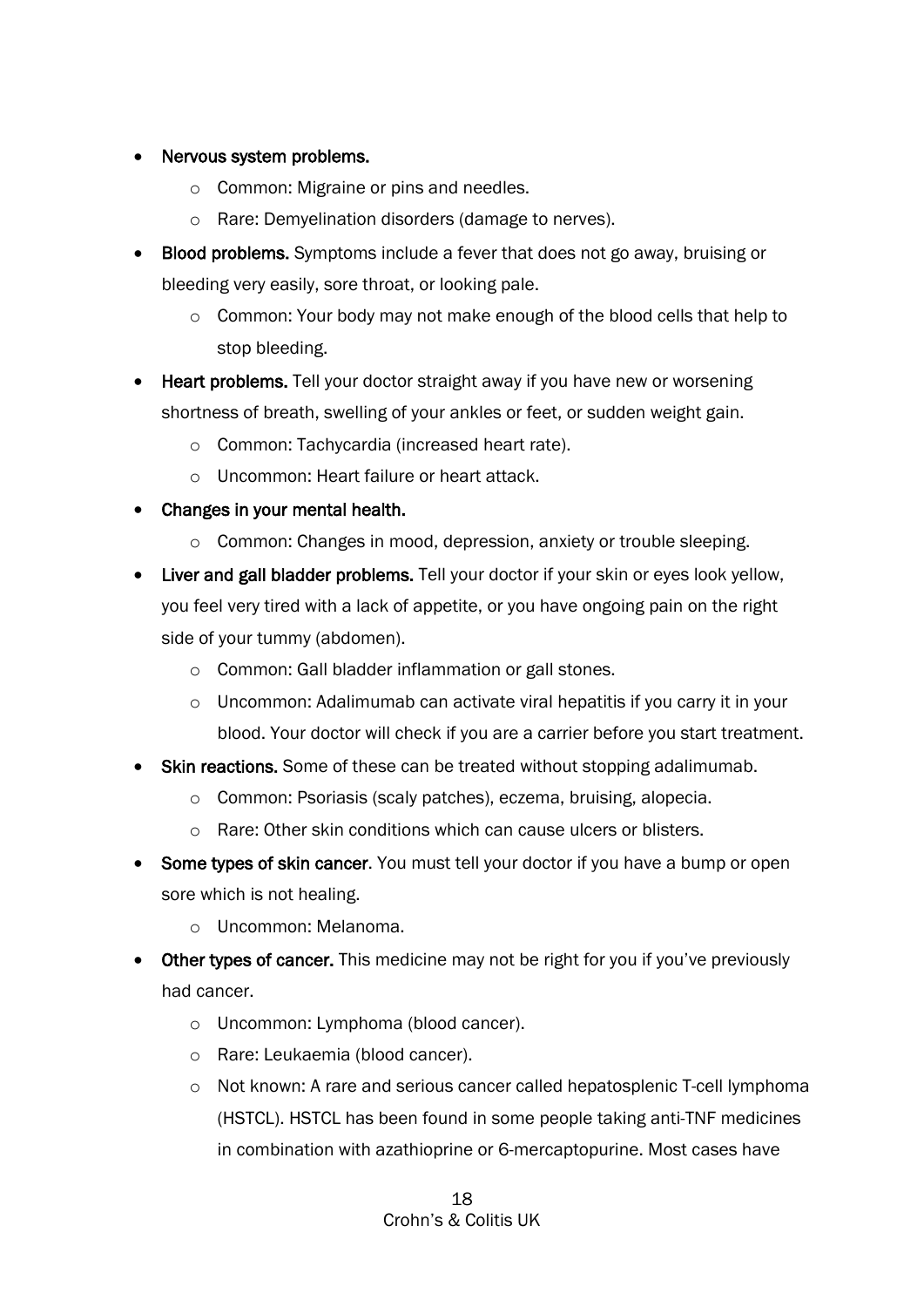been in males with Crohn's under the age of 35. The risk hasn't been measured – but it is a rare cancer, and rarer still in people taking these medicines.

#### How common are these side effects?

| Common.   | Somewhere between 1 in every 10 people to 1 in every 100 people   |  |
|-----------|-------------------------------------------------------------------|--|
|           | taking adalimumab may develop this side effect.                   |  |
| Uncommon. | Somewhere between 1 in every 100 people to 1 in every 1000 people |  |
|           | taking adalimumab may develop this side effect.                   |  |
| Rare.     | Somewhere between 1 in every 1000 people to 1 in every 10,000     |  |
|           | people taking adalimumab may develop this side effect.            |  |

This is not a full list of side effects. For more information see the Patient Information Leaflet provided with your medicine or visit [medicines.org.uk/emc/.](http://www.medicines.org.uk/emc/).

We encourage you to report any side effects to the Medicines and Healthcare Products Regulatory Agency (MHRA) through the Yellow Card scheme. Your doctor should also report it. Report your side effect at [yellowcard.mhra.gov.uk.](http://yellowcard.mhra.gov.uk/)

"I have to cope with certain side effects such as pain at the site of injecting and flu-like symptoms such as headache and general achiness but this usually subsides within a couple days. Don't be scared – it is easier than it seems at first."

Emily, age 21

Living with Ulcerative Colitis

# <span id="page-18-0"></span>Taking other medicines

Adalimumab is often taken alongside other medicines safely. See the earlier section Taking adalimumab with other Crohn's or Colitis treatments.

However, adalimumab may interact with some medicines. Speak to your doctor or pharmacist if you're taking, or plan to take any other medicines. This includes over-thecounter medicines (medicines that you buy yourself) and any herbal, complementary, or alternative medicines or therapies.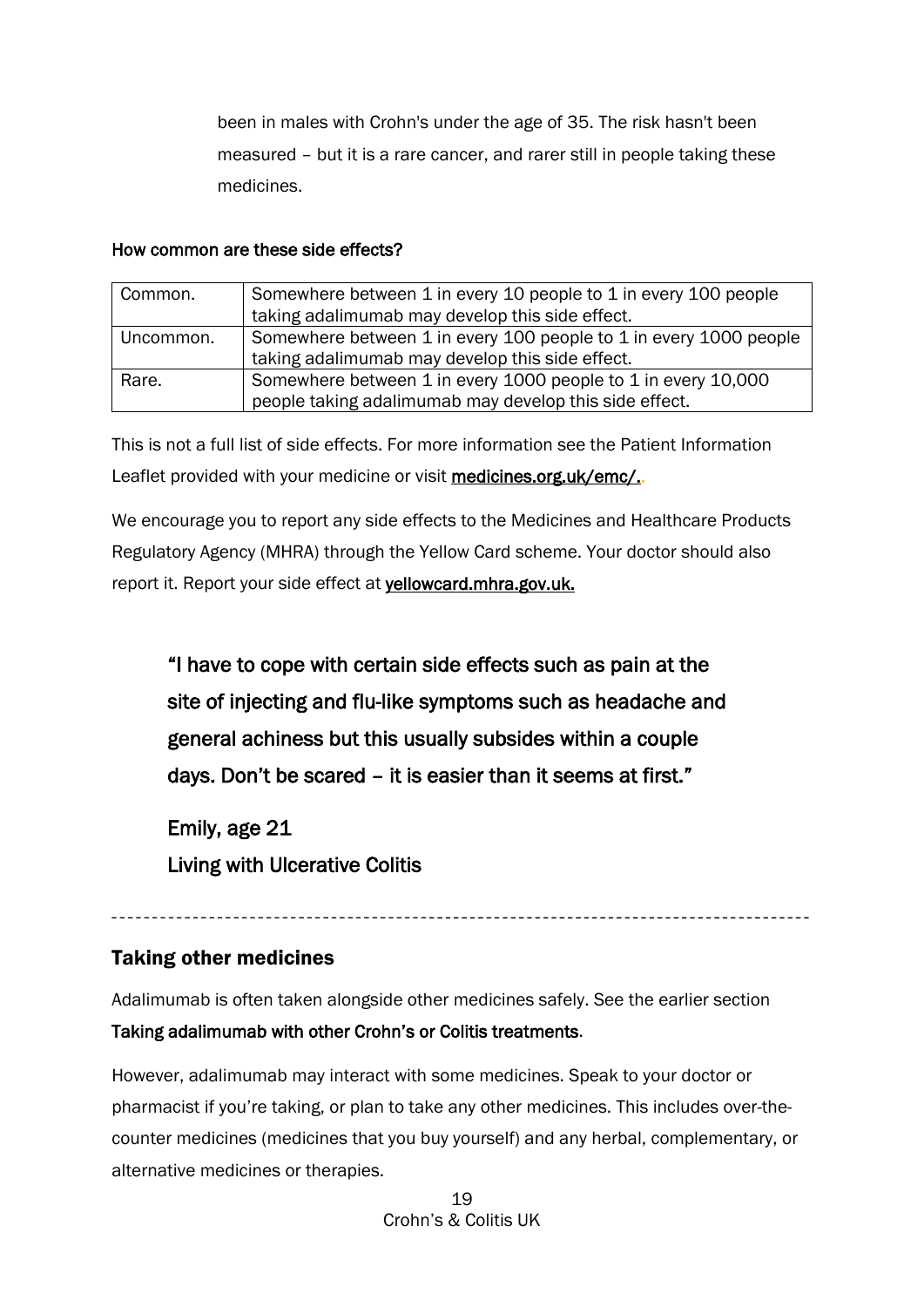Do not take medicines that contain anakinra or abatacept. These medicines are commonly used for Rheumatoid Arthritis.

### Telling other health professionals

Tell any doctor, dentist or health professional treating you that you are taking adalimumab. Always carry the alert card that comes with the medicine while you are taking it and for up to six months after your last dose.

# <span id="page-19-0"></span>**Vaccinations**

It's not safe to have 'live' vaccines while taking adalimumab. It can take up to four months after your last dose for adalimumab to completely leave your body. However, it's safe to have live vaccines 3 months after your last dose. Ask your IBD team to make sure your vaccinations are up to date before you start adalimumab, or if you're planning to travel. If you've recently had a live vaccine you may have to wait 4 weeks before starting adalimumab.

In the UK, live vaccines include:

- BCG (tuberculosis)
- Chicken pox (varicella)
- Measles, mumps and rubella (either as individual vaccines or as the triple MMR vaccine)
- Yellow fever
- Rotavirus (babies only)
- Flu nasal spray (children only)

Everyone with Crohn's or Colitis taking a biologic medicine should have the yearly flu vaccine. This is not a live vaccine and is safe to have while taking adalimumab.

If someone you live with is due to have a live vaccine, ask your IBD team if you need to take any precautions.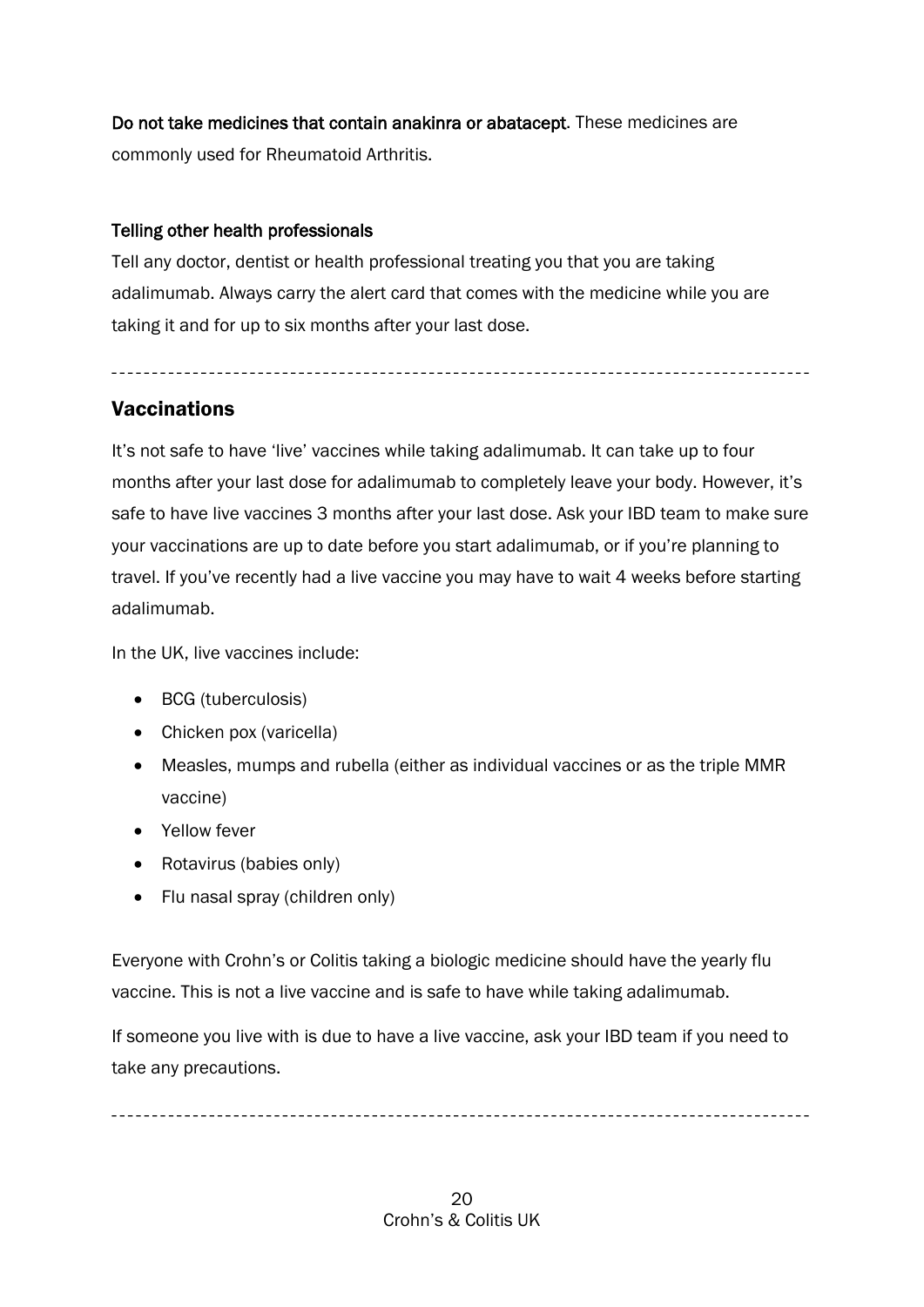# <span id="page-20-0"></span>Pregnancy and fertility

Adalimumab does not affect fertility. If you don't want to get pregnant you should use contraception.

Talk to your IBD team if you're taking adalimumab and planning a pregnancy or are already pregnant. If you decide to continue taking adalimumab, it should not stop you having a normal pregnancy and a healthy baby. Research shows that anti-TNF medicines, like adalimumab, do not affect your pregnancy, or harm your baby. Long-term health, infection rates and development do not appear to be affected in children of mothers taking anti-TNFs during pregnancy. This includes mothers who took anti-TNFs until birth.

Adalimumab does not appear to affect foetuses, but there hasn't been enough research to rule out the possibility completely. To be cautious, drug companies state that adalimumab should only be used during pregnancy if needed to keep your condition under control. This is because the medicine could cross the placenta. They recommend using contraception to prevent pregnancy while taking adalimumab and for at least five months after your last dose. However, adalimumab is generally considered safe. Your IBD team may advise the safest option is to keep taking it during pregnancy, to keep your Crohn's or Colitis under control.

When deciding whether to continue taking adalimumab, you should also consider the risks of having a flare-up while you're pregnant. Having active Crohn's or Colitis can lead to premature (early) birth, low birth weight and higher rates of miscarriage. It's important to keep your condition under control in pregnancy. If your Crohn's or Colitis is well controlled (remission), your IBD team may recommend you take adalimumab for the first six months (first and second trimesters), but stop during the third trimester. This aims to reduce the exposure to your baby. If your condition is not well controlled, your IBD team may recommend you take adalimumab throughout your entire pregnancy to keep you well.

If you take adalimumab during pregnancy, your baby must not have any live vaccines for six months after your last adalimumab dose during pregnancy. This includes the BCG for tuberculosis and the rotavirus vaccine. You must tell your baby's healthcare team you were taking adalimumab while pregnant. Take extra care when your baby has the rotavirus vaccine, as live virus can be shed in their poo for up to 14 days. Make sure you wash your hands and/or wear gloves when changing their nappy.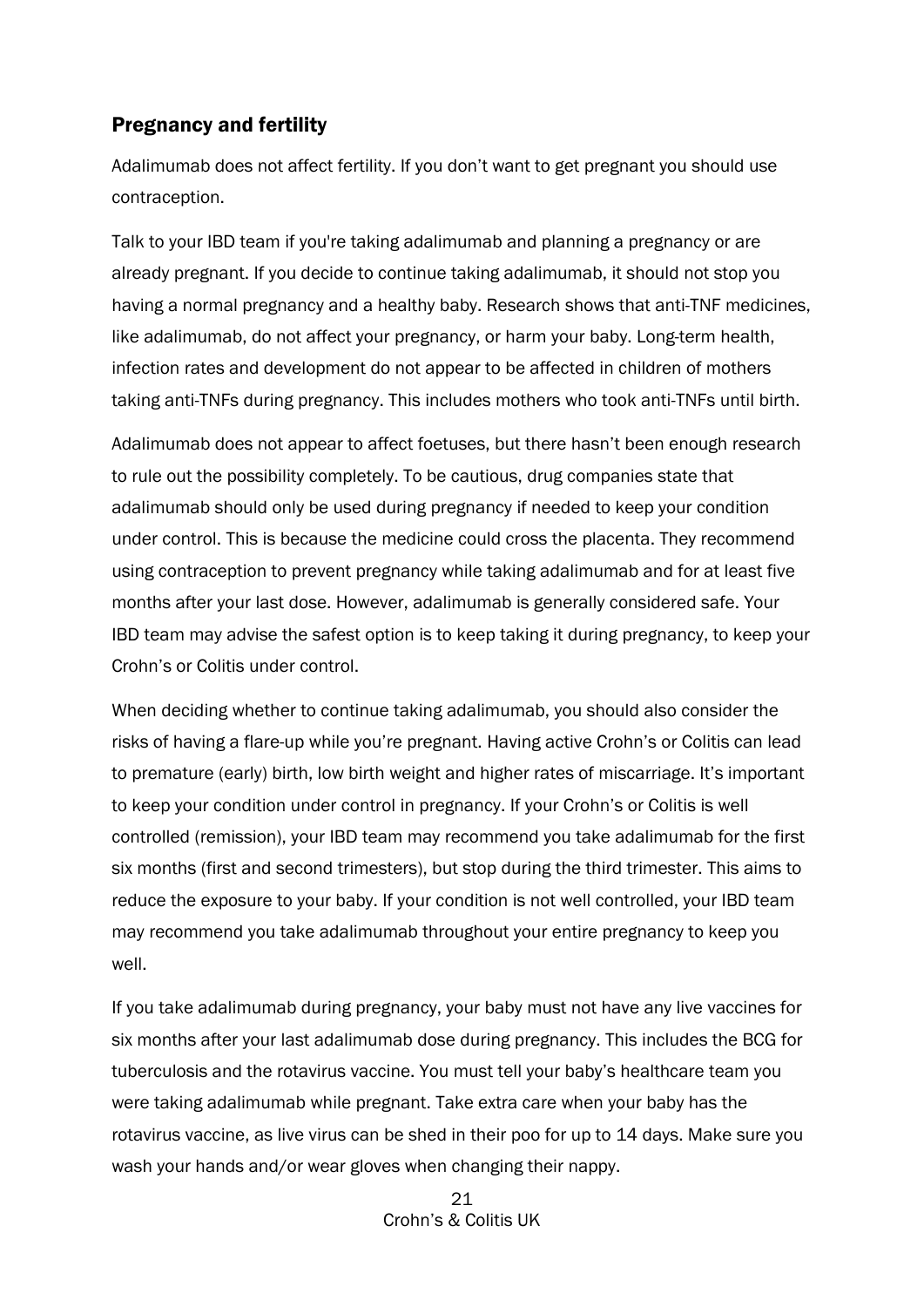There is some evidence that your baby may be more prone to infections if you take azathioprine or mercaptopurine along with anti-TNFs, like adalimumab, during pregnancy.

Discuss the risks and benefits of taking adalimumab while pregnant with your IBD team. You can find out more in our information on [Pregnancy](https://www.crohnsandcolitis.org.uk/about-crohns-and-colitis/publications/pregnancy-ibd) and [Reproductive Health.](https://www.crohnsandcolitis.org.uk/about-crohns-and-colitis/publications/reproductive-health-and-ibd)

There is less research on men wanting to father a child while taking anti-TNFs. But it's generally considered safe for a man to conceive a child.

# <span id="page-21-0"></span>Breastfeeding

You can take adalimumab while breastfeeding. Small amounts of adalimumab have been found in breast milk, but adalimumab has not been found in breastfed babies. Adalimumab is destroyed by the digestive system when taken orally, so it wouldn't be absorbed by your baby.

Small studies of babies breastfed by mothers taking adalimumab have shown normal growth, development and rates of infection. Speak to your IBD team if you're worried.

# <span id="page-21-1"></span>Drinking alcohol

Alcohol is not known to interact with adalimumab.

### <span id="page-21-2"></span>Who to talk to if you're worried

Taking medicines and managing side effects can be difficult – we understand and we're here to help. Our [Helpline](https://www.crohnsandcolitis.org.uk/support/helpline) can answer general questions about treatment options and can help you find support from others with the conditions.

Your IBD team are also there to help. You can talk to them about your dosage, how they'll be monitoring you and what alternatives may be available. You should also get in touch with your IBD team if you have any new symptoms or side effects.

It can take time to find the medicine that's right for you. Don't be afraid to ask questions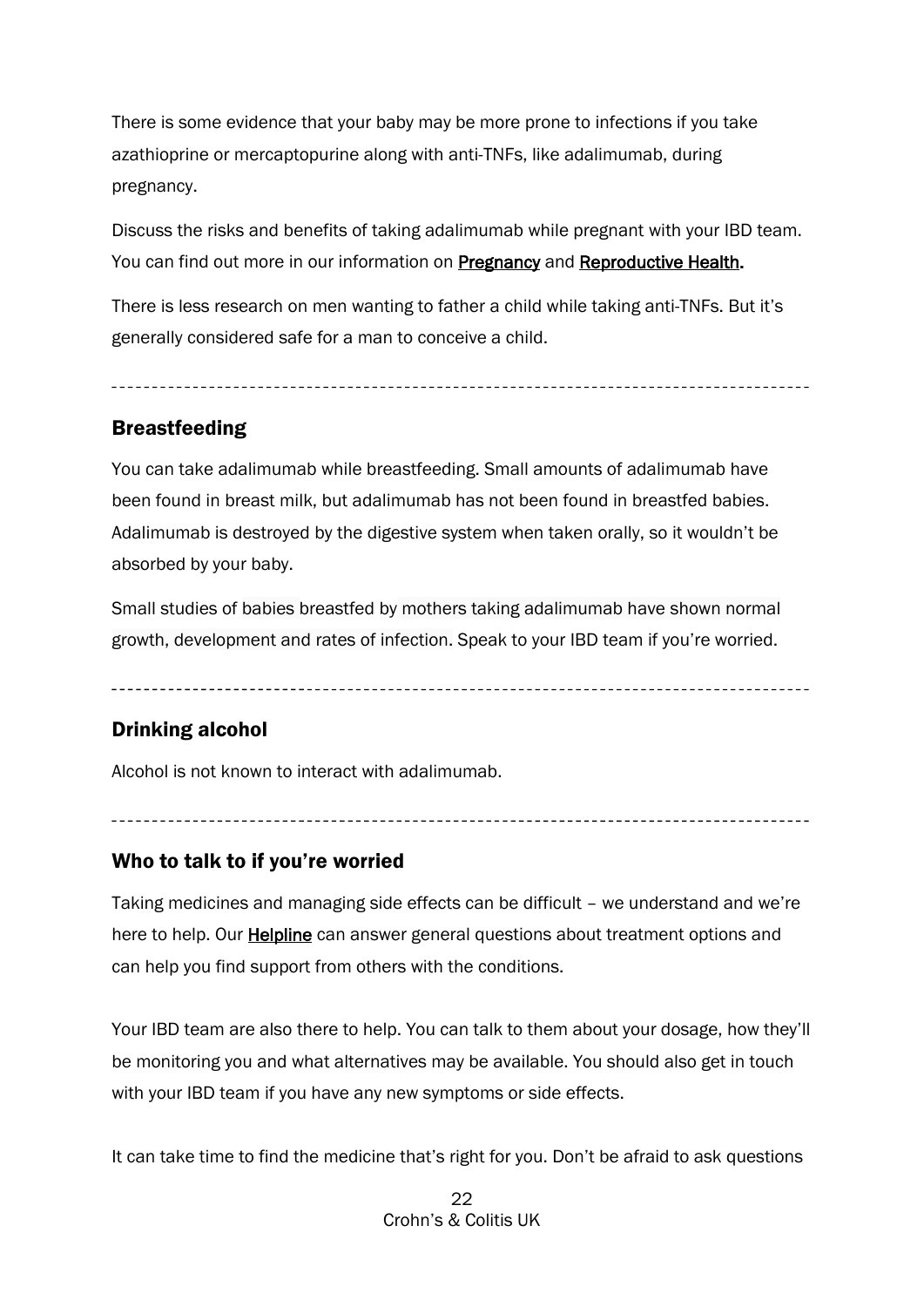and seek out extra support when you need it.

This information is general and doesn't replace specific advice from your health professional. Talk to your doctor or IBD team for more information. You can also check the Patient Information Leaflet that comes with your medicine or visit [medicines.org.uk/emc.](http://www.medicines.org.uk/emc)

#### 

# <span id="page-22-0"></span>Help and support from Crohn's & Colitis UK

We're here for you whenever you need us. Our award-winning information on Crohn's Disease, Ulcerative Colitis, and other forms of Inflammatory Bowel Disease have the information you need to help you manage your condition.

We have information on a wide range of topics, from individual medicines to coping with symptoms and concerns about relationships and employment. We'll help you find answers, access support and take control.

All information is available on our website: [crohnsandcolitis.org.uk/information](http://www.crohnsandcolitis.org.uk/publications) 

Our Helpline is a confidential service providing information and support to anyone affected by Crohn's or Colitis.

Our team can:

- help you understand more about Crohn's and Colitis, diagnosis and treatment options.
- provide information to help you live well with your condition.
- help you understand and access disability benefits.
- be there to listen if you need someone to talk to.
- put you in touch with a trained support volunteer who has personal experience of Crohn's or Colitis.

Call us on 0300 222 5700 or email [helpline@crohnsandcolitis.org.uk.](mailto:helpline@crohnsandcolitis.org.uk)

See our website for LiveChat: [crohnsandcolitis.org.uk/livechat.](http://www.crohnsandcolitis.org.uk/livechat)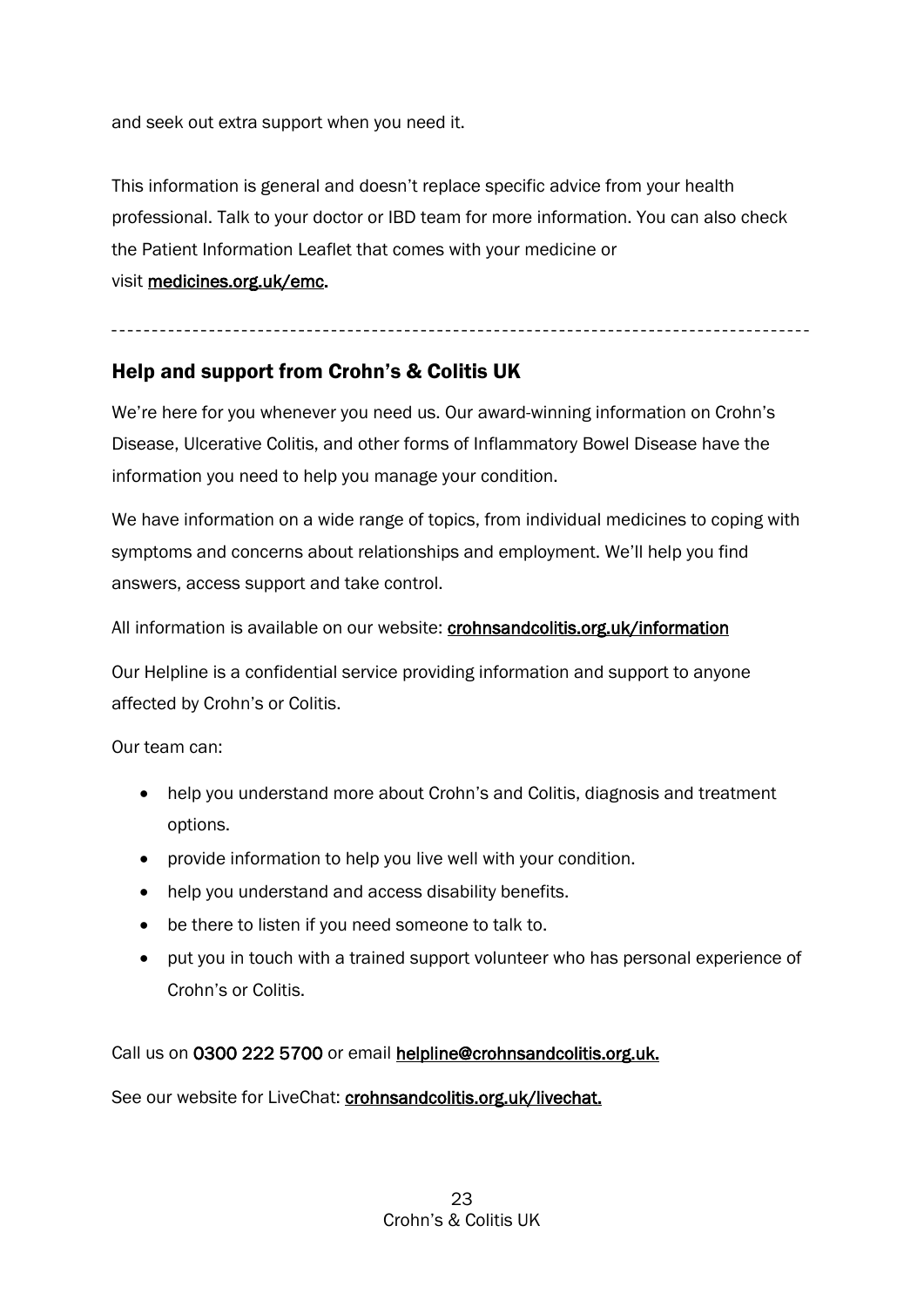#### Crohn's & Colitis UK Forum

This closed-group community on Facebook is for everyone affected by Crohn's or Colitis. You can share your experiences and receive support from others at: [facebook.com/groups/CCUKforum.](http://www.facebook.com/groups/CCUKforum)

#### Help with toilet access when out

Members of Crohn's & Colitis UK get benefits including a Can't Wait Card and a RADAR key to unlock accessible toilets. This card shows that you have a medical condition, and will help when you need urgent access to the toilet when you are out. See [crohnsandcolitis.org.uk/membership](http://www.crohnsandcolitis.org.uk/membership) for more information, or call the Membership Team on 01727 734465.

© Crohn's & Colitis UK 2020 Adalimumab Edition 6 Last review – Nov 2020 Next full review – 2023

Crohn's & Colitis UK information is research-based and produced with patients, medical advisers and other professionals. They are prepared as general information and are not intended to replace advice from your own doctor or other professional. We do not endorse any products mentioned.

We hope that you've found this information helpful. You can email the Knowledge and Evidence Team at [evidence@crohnsandcolitis.org.uk](mailto:evidence@crohnsandcolitis.org.uk) if:

- you have any comments or suggestions for improvements.
- you would like more information about the research on which the information is based.
- you would like details of any conflicts of interest.

You can also write to us at Crohn's & Colitis UK, 1 Bishops Square, Hatfield, Herts, AL10 9NE or contact us through the Helpline: 0300 222 5700.